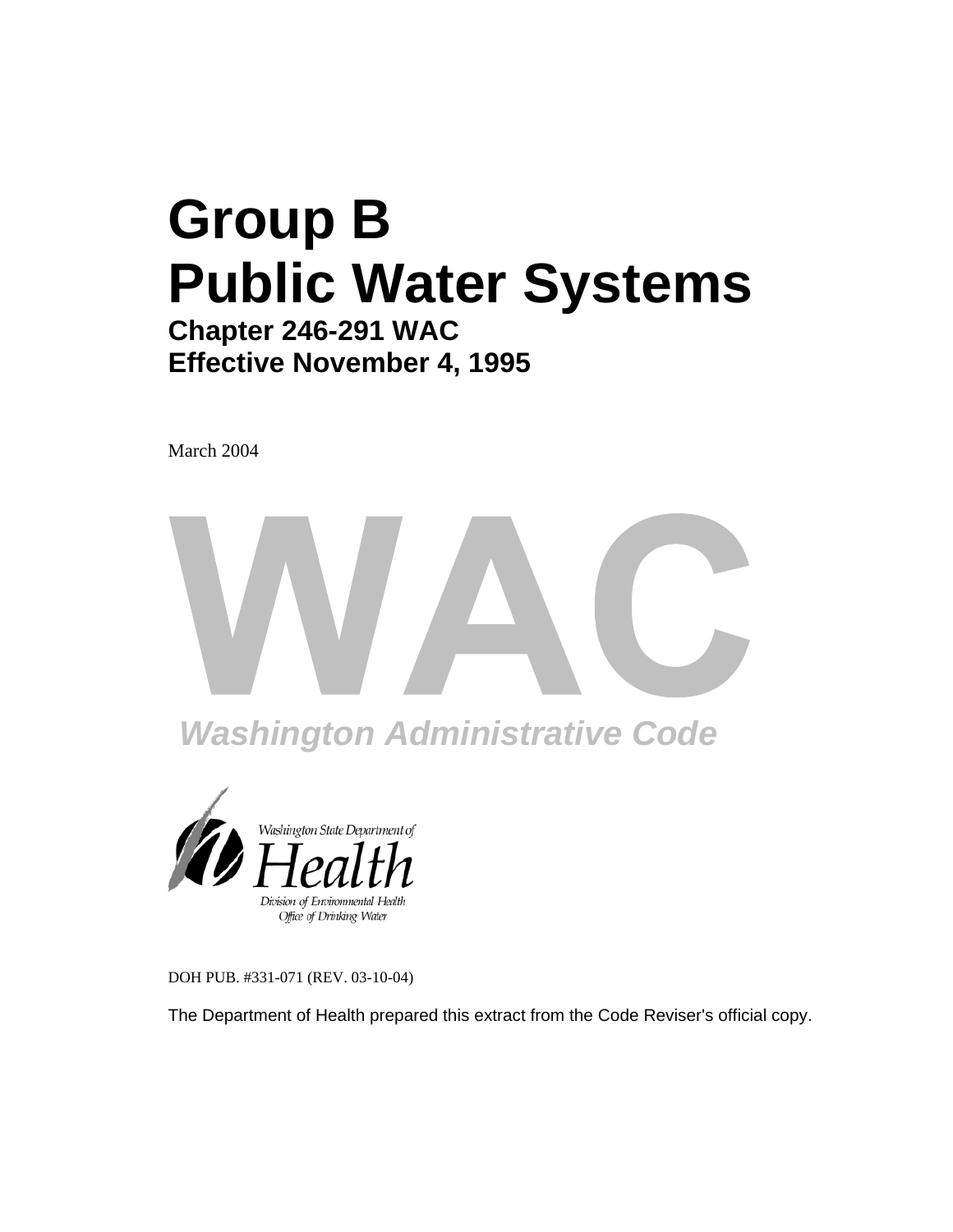# **Group B Public Water Systems**

**Chapter 246-291 WAC Effective November 4, 1995**

March 2004



For more information or additional copies of this publication contact:

Training and Outreach Section Office of Drinking Water Department of Health PO Box 47828 Olympia, WA 98504-7828 (360) 236-3164

Mary Selecky Secretary of Health

Rich Hoey Acting Director, Office of Drinking Water

The Department of Health is an equal opportunity agency. For persons with disabilities, this document is available on request in other formats. To submit a request, please call 1-800-525-0127 (TTY 1-800-833-6388). For additional copies of this publication, call 800-521-0323. This and other publications are available at [http://www.doh.wa.gov/ehp/dw.](http://www.doh.wa.gov/ehp/dw)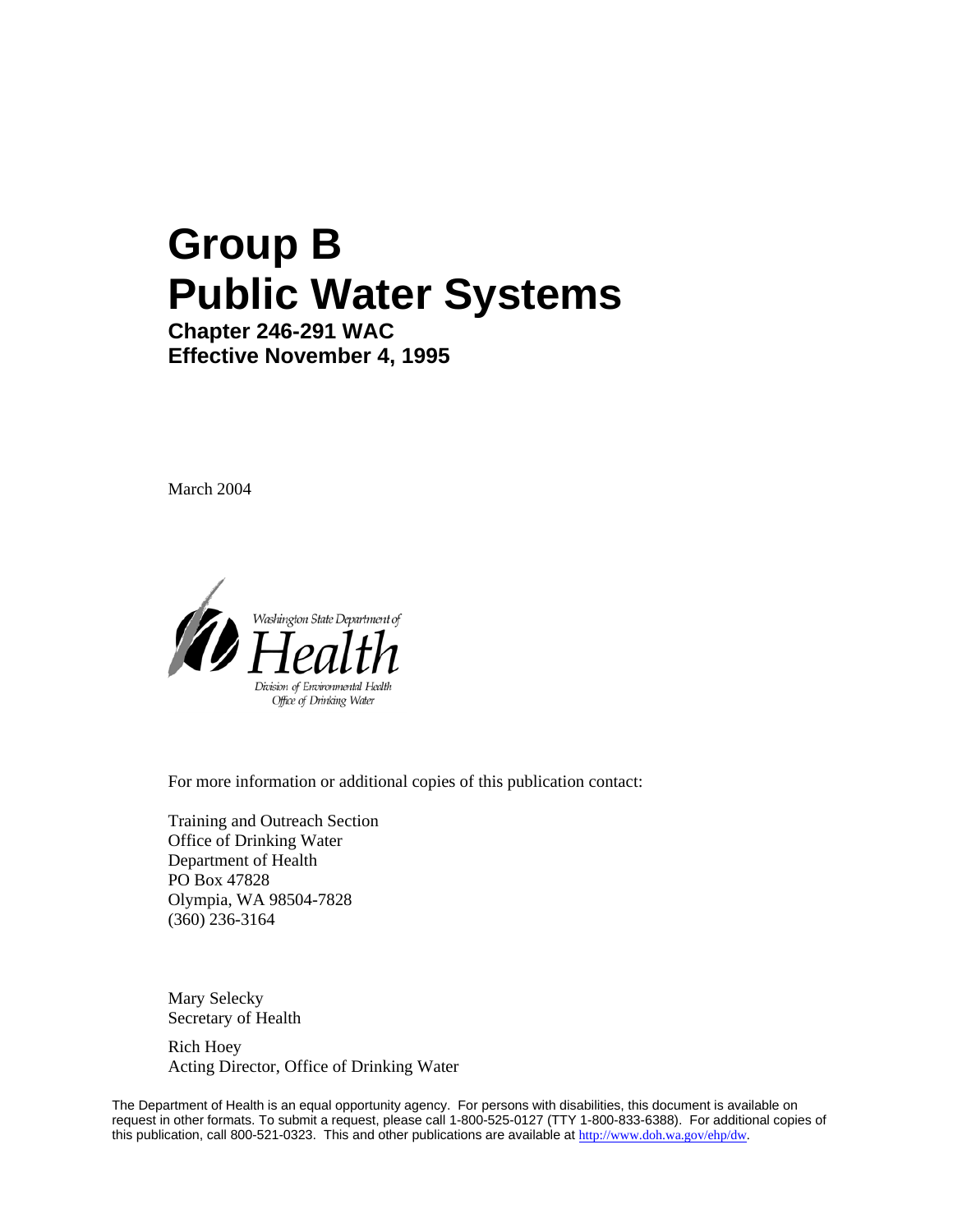### **Contents**

### Chapter 246-291 WAC - Group B Public Water Systems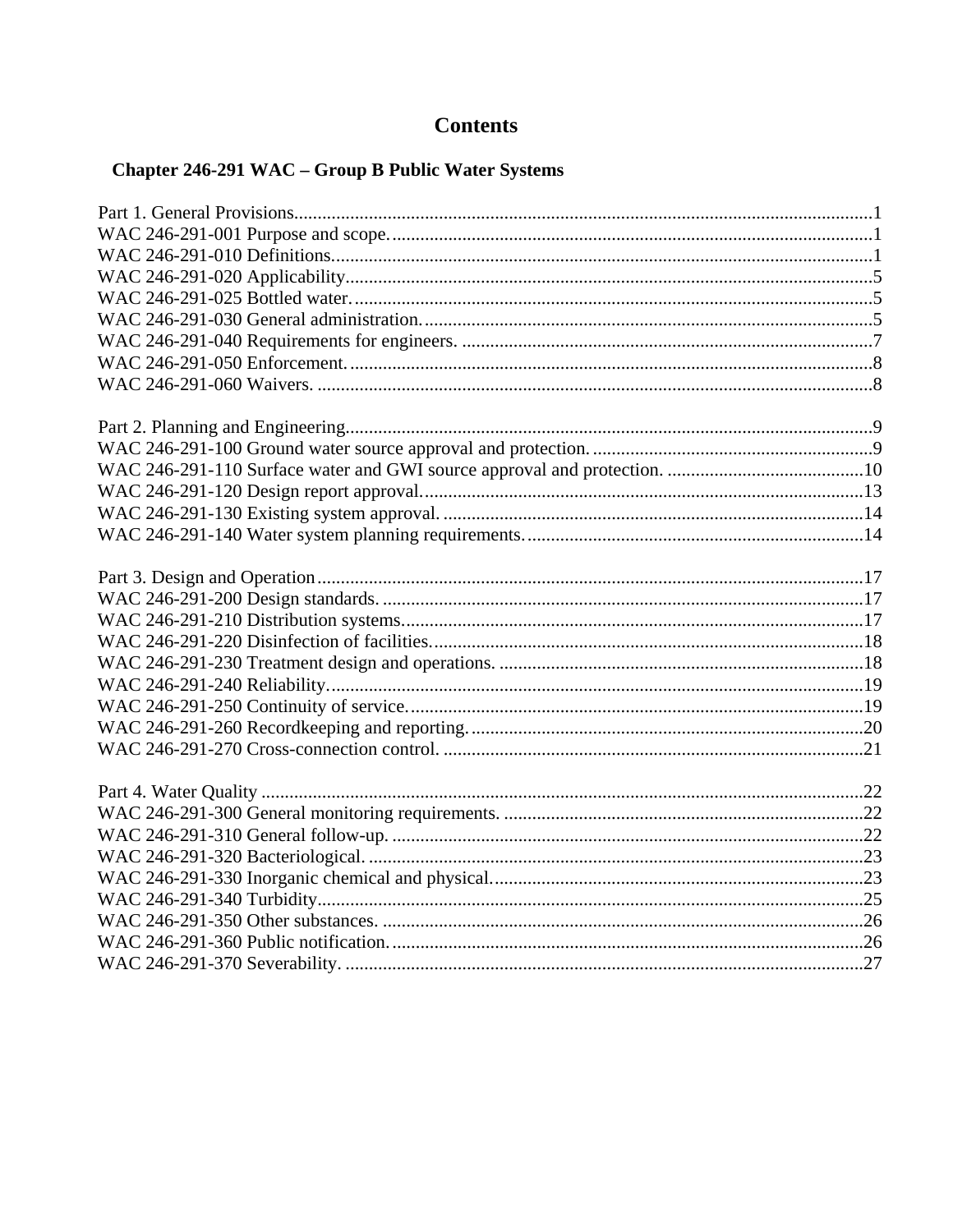### **Part 1. General Provisions**

#### **WAC 246-291-001 Purpose and scope.**

- (1) The purpose of these rules is to define basic regulatory requirements to protect the health of consumers using Group B public drinking water supplies. These rules are specifically designed to ensure the provision of high quality drinking water in a reliable manner and in a quantity suitable for intended use.
- (2) The rules set forth are adopted under chapter 43.20 RCW and owners of Group B public water systems shall be responsible for ensuring compliance with these rules. Other statutes relating to this chapter are:
	- (a) RCW 43.20B.020, Fees for services -- Department of Health and Department of Social and Health Services;
	- (b) Chapter 43.70 RCW, Department of Health;
	- (c) Chapter 70.05 RCW, Local health departments, boards, officers -- Regulations;
	- (d) Chapter 70.116 RCW, Public Water System Coordination Act of 1977; and
	- (e) Chapter 70.119A RCW, Public water systems -- Penalties and compliance.
- (3) Prior to expanding a Group B public water system to a Group A public water system, the entire system shall be brought into compliance with chapter 246-290 WAC.

[Statutory Authority: RCW 43.20.050. 94-14-002, § 246-291-001, filed 6/22/94, effective 7/23/94.]

#### **WAC 246-291-010 Definitions.**

Abbreviations:

**CSE** - comprehensive system evaluation; **GWI** - ground water under the direct influence of surface water; **m** - meter; **MCL** - maximum contaminant level; **mg/L** - milligrams per liter; **ml** - milliliter; **mm** - millimeter; **NTU** - nephelometric turbidity unit; **psi** - pounds per square inch; **umhos/cm** - micromhos per centimeter; **VOC** - volatile organic chemical; **WFI** - water facilities inventory form; and **WHPA** - wellhead protection area.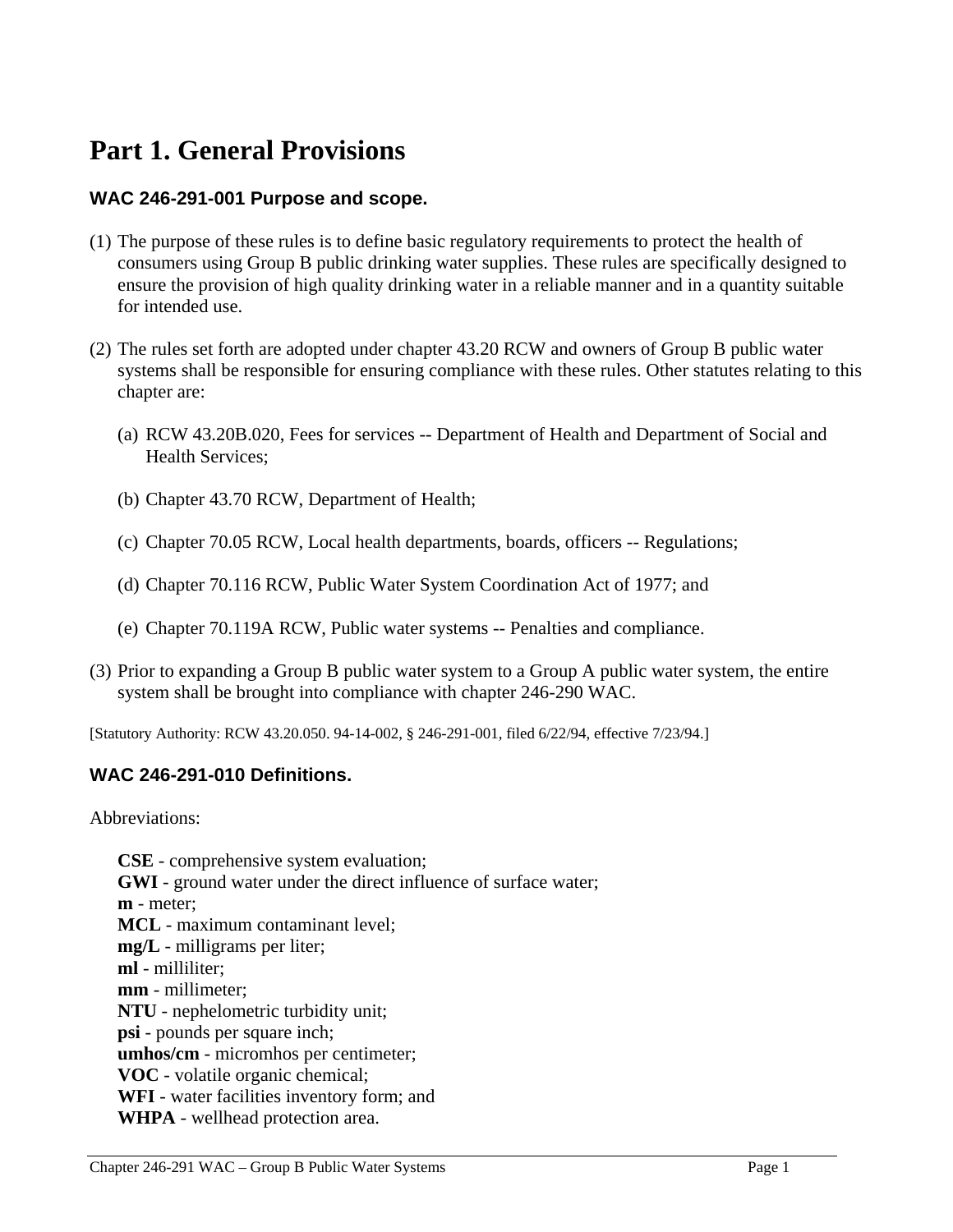**"Authorized agent"** means any person who:

- Makes decisions regarding the operation and management of a public water system whether or not he or she is engaged in the physical operation of the system;
- Makes decisions whether to improve, expand, purchase, or sell the system; or
- Has discretion over the finances of the system.

**"Coliform sample"** means a sample of water collected from the distribution system at or after the first service and analyzed for coliform presence in compliance with this chapter.

**"Comprehensive system evaluation (CSE)"** means a review, inspection and assessment of a public water system, including, but not limited to: Source; facilities; equipment; operation and administration; maintenance; records; planning documents and schedules; and monitoring, for the purpose of ensuring that safe and adequate drinking water is provided.

**"Confirmation"** means to demonstrate the results of a sample to be precise by analyzing a repeat sample. Confirmation occurs when analysis results fall within plus or minus thirty percent of the original sample.

**"Contaminant"** means a substance present in drinking water which may adversely affect the health of the consumer or the aesthetic qualities of the water.

**"Cross-connection"** means a physical arrangement connecting a public water system, directly or indirectly, with anything other than another potable water system, and capable of contaminating the public water system.

**"Department"** means the Washington state department of health or health officer as identified in a joint plan of operation in accordance with WAC 246-291-030(1).

**"Disinfection"** means the use of chlorine or other agent or process the department approves for killing or inactivating microbiological organisms, including pathogenic and indicator organisms.

**"Distribution system"** means that portion of a public water supply system which stores, transmits, pumps, and distributes water to consumers.

**"Expanding public water system"** means a public water system installing additions, extensions, changes, or alterations to their existing source, transmission, storage, or distribution facilities which will enable the system to increase in size its existing service area and/or its number of approved service connections.

**"Fire flow"** means the rate of water flow needed to fight fires under WAC 246-293-640 or adopted city, town, or county standards.

**"Generator disconnect"** means an electrical circuit arranged to allow connection of a generator to the power supply for the pumping equipment while prohibiting electrical current from flowing back into the main service line.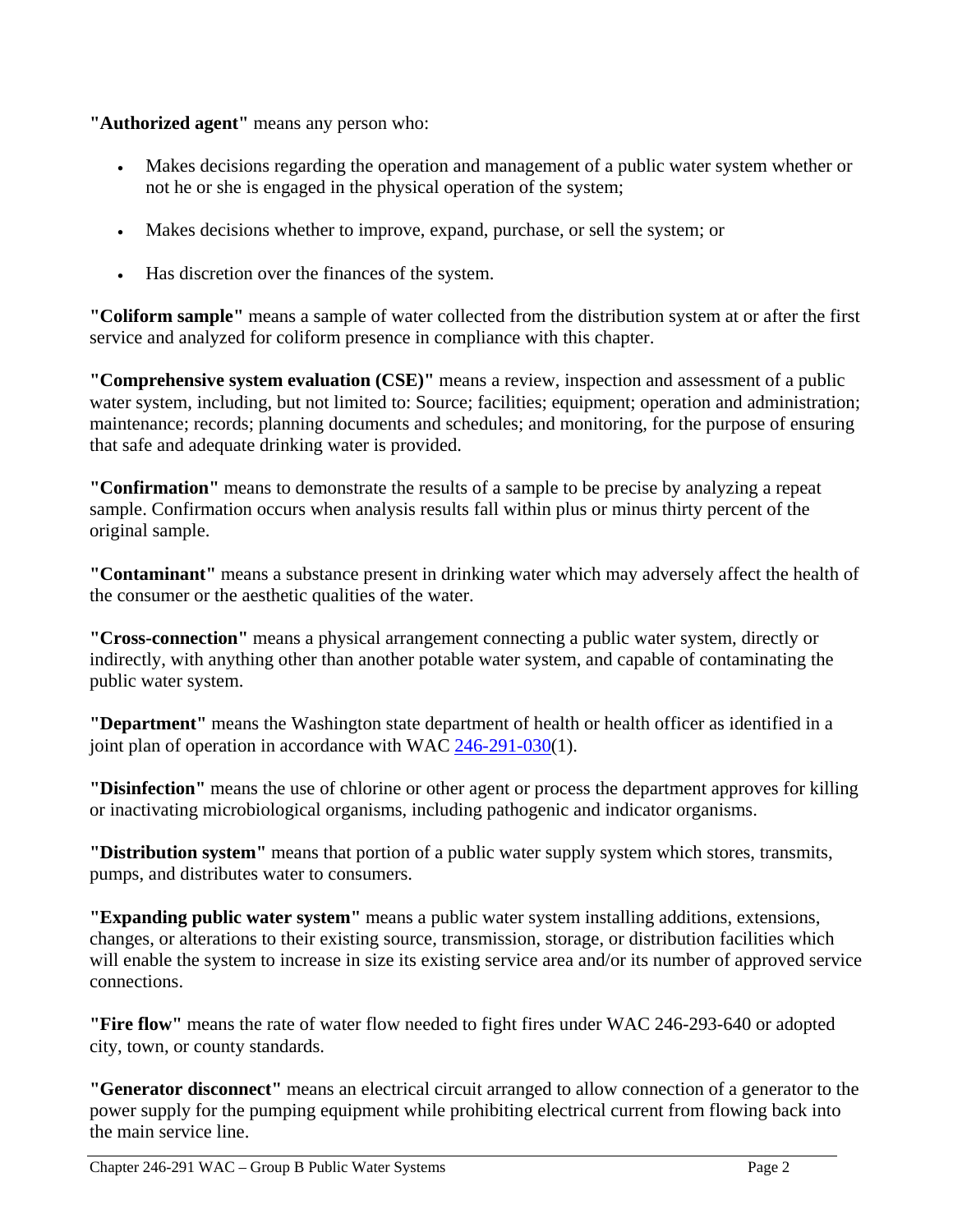**"Ground water under the direct influence of surface water (GWI)"** means any water beneath the surface of the ground, which the department determines has the following characteristics:

- Significant occurrence of insects or other macroorganisms, algae, or large-diameter pathogens such as *Giardia lamblia*; or
- Significant and relatively rapid shifts in water characteristics such as turbidity, temperature, conductivity, or pH closely correlating to climatological or surface water conditions.

**"Group B water system"** means a public water system:

- Constructed to serve less than fifteen residential services regardless of the number of people; or
- Constructed to serve an average nonresidential population of less than twenty-five per day for sixty or more days within a calendar year; or
- Any number of people for less than sixty days within a calendar year.

**"Guideline"** means a department document assisting the owner in meeting a rule requirement.

**"Health officer"** means the health officer of the city, county, city-county health department or district, or an authorized representative.

**"Hydraulic analysis"** means the study of the water system network evaluating water flows within the distribution system under worst case conditions such as, peak hourly design flow plus fire flow, when required. Hydraulic analysis includes consideration of all factors affecting system energy losses.

**"Maximum contaminant level (MCL)"** means the maximum permissible level of a contaminant in water delivered to any public water system user.

**"Maximum contaminant level violation"** means a confirmed measurement above the MCL and for a duration of time, where applicable.

**"Owner"** means any agency, subdivision of the state, municipal corporation, firm, company, mutual or cooperative association, institution, partnership, or person or any other entity that holds as property, a public water system.

**"Peak hourly design flow"** means the maximum rate of water use, excluding fire flow, which can be expected to ever occur within a defined service area over a sixty minute time period.

**"Potable"** means water suitable for drinking by the public.

**"Pressure zone"** means a distribution system whereby an established minimum and maximum pressure range can be maintained without the use of ancillary control equipment (e.g., booster pumps, pressure reducing valves, etc.).

**"Primary standards"** means standards based on chronic, nonacute, or acute human health effects.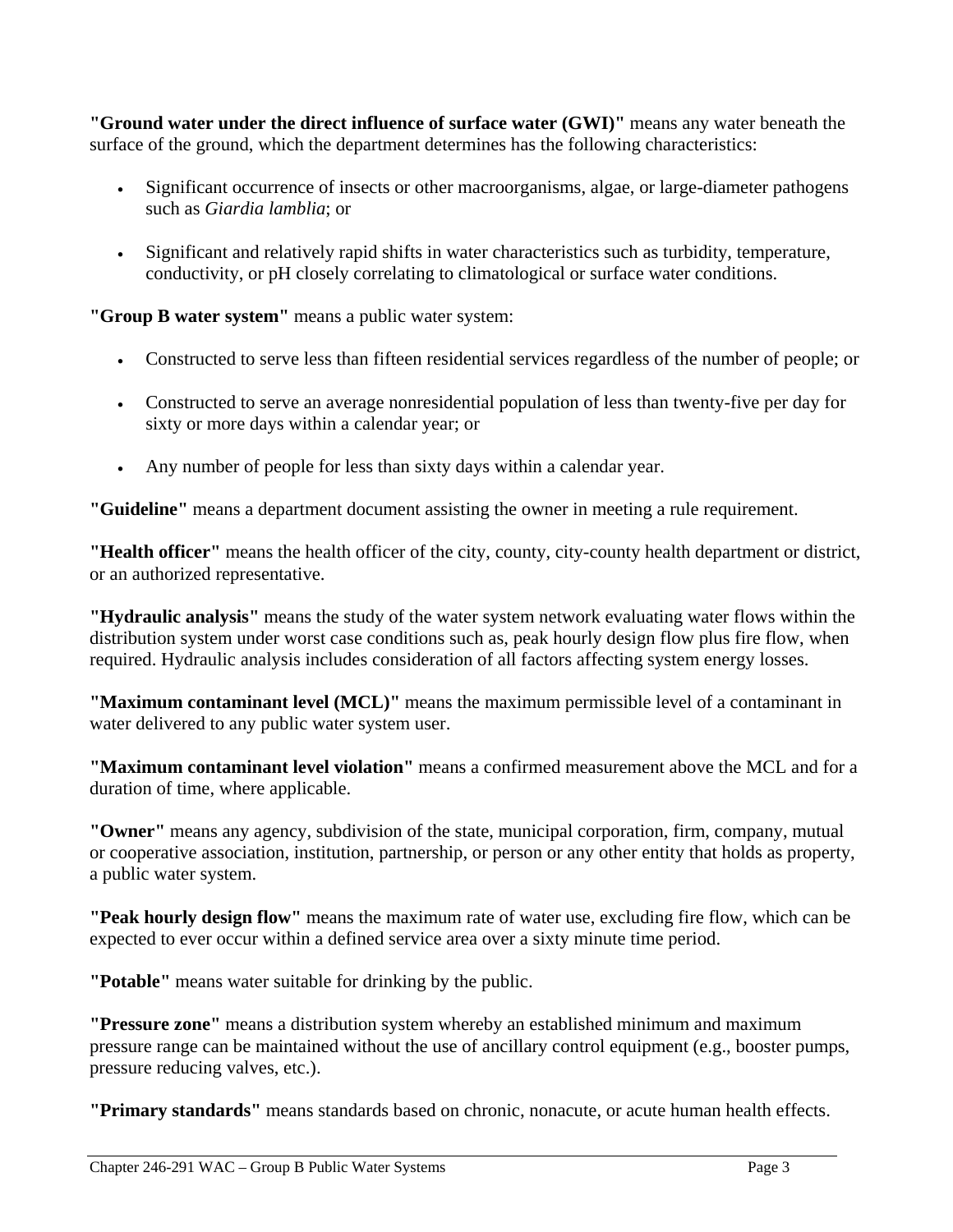**"Public water system"** means any system, excluding a system serving only one single-family residence and a system with four or fewer connections all of which serve residences on the same farm, providing piped water for human consumption, including collection, treatment, storage, or distribution facilities used primarily in connection with such system.

**"Repeat sample"** means a sample collected to confirm the results of a previous analysis.

**"Same farm"** means a parcel of land or series of parcels which are connected by covenants and devoted to the production of livestock or agricultural commodities for commercial purposes and does not qualify as a Group A water system.

**"Secondary standards"** means standards based on factors other than health effects such as taste and odor.

**"Sell"** means to bill separately for drinking water or to include drinking water as part of an itemized listing in a bill delivered to customers, where the amount billed is an increase over what the purveyor pays for water. The presence of centralized source or individual service meters does not affect whether the water is being sold.

**"Service"** means a connection to a public water system designed to provide potable water.

**"Special purpose sample"** means a sample collected for reasons other than the monitoring compliance specified in this chapter.

**"Standard methods"** means the 18th edition of the book, titled *Standard Methods for the Examination of Water and Waste Water*, jointly published by the American Public Health Association, American Water Works Association (AWWA), and Water Pollution Control Federation. This book is available through public libraries or may be ordered from AWWA, 6666 West Quincy Avenue, Denver, Colorado 80235.

**"State board of health"** and **"board"** means the board created by RCW 43.20.030.

**"Surface water"** means a body of water open to the atmosphere and subject to surface runoff.

**"Volatile organic chemical (VOC)"** means a manufactured carbon-based chemical that vaporizes quickly at standard pressure and temperature.

**"Water facilities inventory form (WFI)"** means the department form summarizing each public water system's characteristics.

**"Well field"** means a group of wells one system owns or controls which:

- Draw from the same aquifer or aquifers as determined by comparable inorganic chemical analysis; and
- Discharge water through a common pipe and the common pipe shall allow for collection of a single sample before the first distribution system connection.

[Statutory Authority: RCW 43.20.050. 95-20-078, § 246-291-010, filed 10/4/95, effective 11/4/95; 94-14-002, § 246-291- 010, filed 6/22/94, effective 7/23/94.]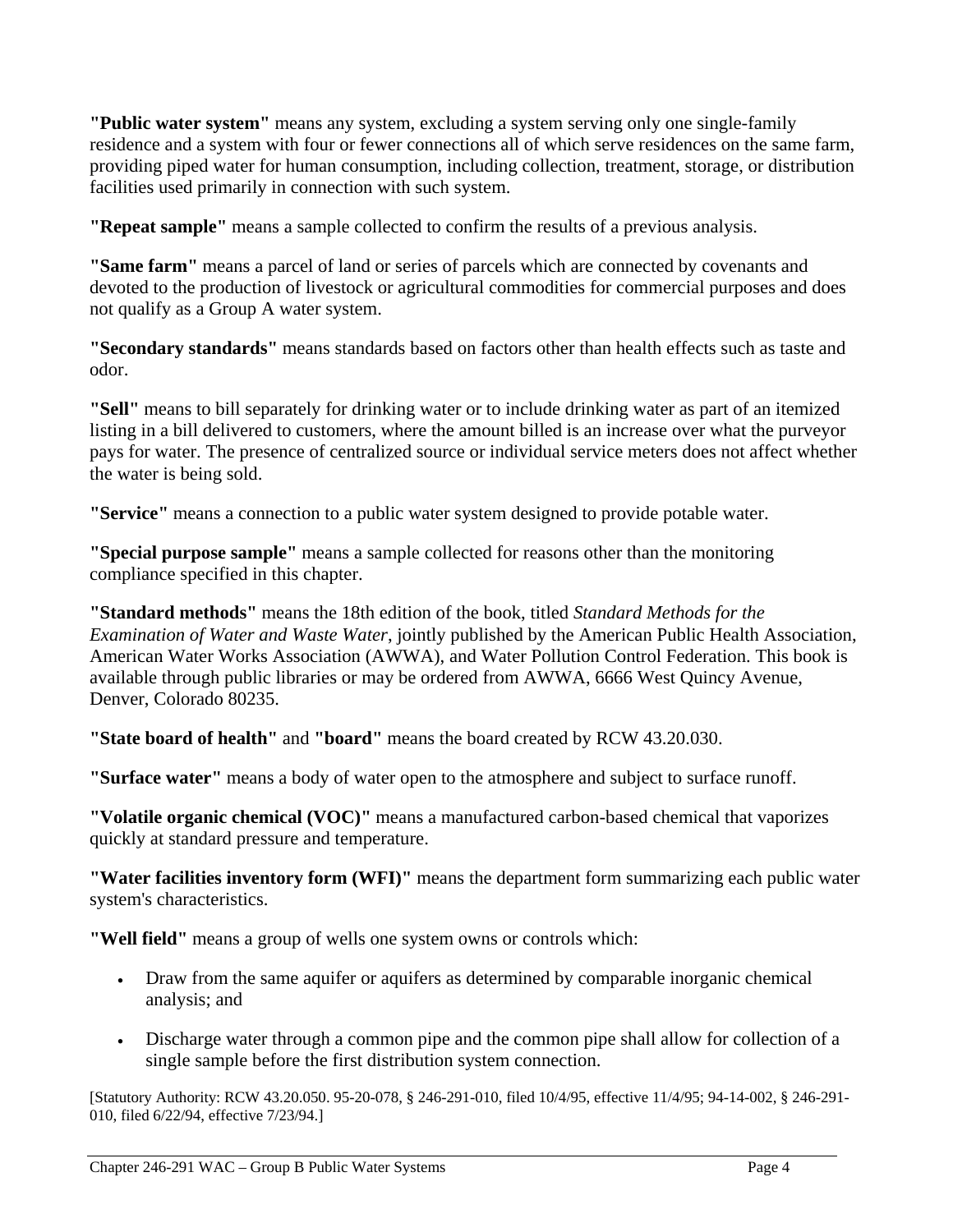#### **WAC 246-291-020 Applicability.**

- (1) The rules of this chapter shall apply to all Group B public water systems except those systems meeting all of the following conditions:
	- (a) Consists only of distribution and/or storage facilities and does not have any source or treatment facilities;
	- (b) Obtains all water from, but is not owned by, a public water system where the rules of this chapter or chapter 246-290 WAC apply;
	- (c) Does not sell water directly to any person;
	- (d) Is not a passenger-conveying carrier in interstate commerce; and
	- (e) The distribution system is regulated under the Uniform Plumbing Code, chapter 51-26 WAC.

Examples of systems which shall not be exempt include, but are not limited to, water districts, public utility districts, cooperatives, mutuals and associations which serve residential short plats and subdivisions.

(2) Group B public water systems meeting all of the conditions under subsection (1) of this section may be required by the department to comply with such provisions of this chapter as are necessary to resolve a public health concern if the department determines a public health threat exists or is suspected.

[Statutory Authority: RCW 43.20.050. 95-20-078, § 246-291-020, filed 10/4/95, effective 11/4/95; 94-14-002, § 246-291- 020, filed 6/22/94, effective 7/23/94.]

#### **WAC 246-291-025 Bottled water.**

- (1) Any water source used for bottling, regardless of size, shall meet the minimum requirements in accordance with chapter 246-290 WAC.
- (2) In addition to the requirements imposed by the department, the processing of bottled water is regulated by the state department of agriculture and the United States Food and Drug Administration.

[Statutory Authority: RCW 43.20.050. 95-20-078, § 246-291-025, filed 10/4/95, effective 11/4/95; 94-14-002, § 246-291- 025, filed 6/22/94, effective 7/23/94.]

#### **WAC 246-291-030 General administration.**

- (1) The department and the health officer for each local health jurisdiction may develop a joint plan of operation. Responsibility for administering these rules shall remain with the department of health unless there is a joint plan of operation in place. This plan shall:
	- (a) List the roles and responsibilities and specifically designate those systems for which the department and local health officer have primary responsibility;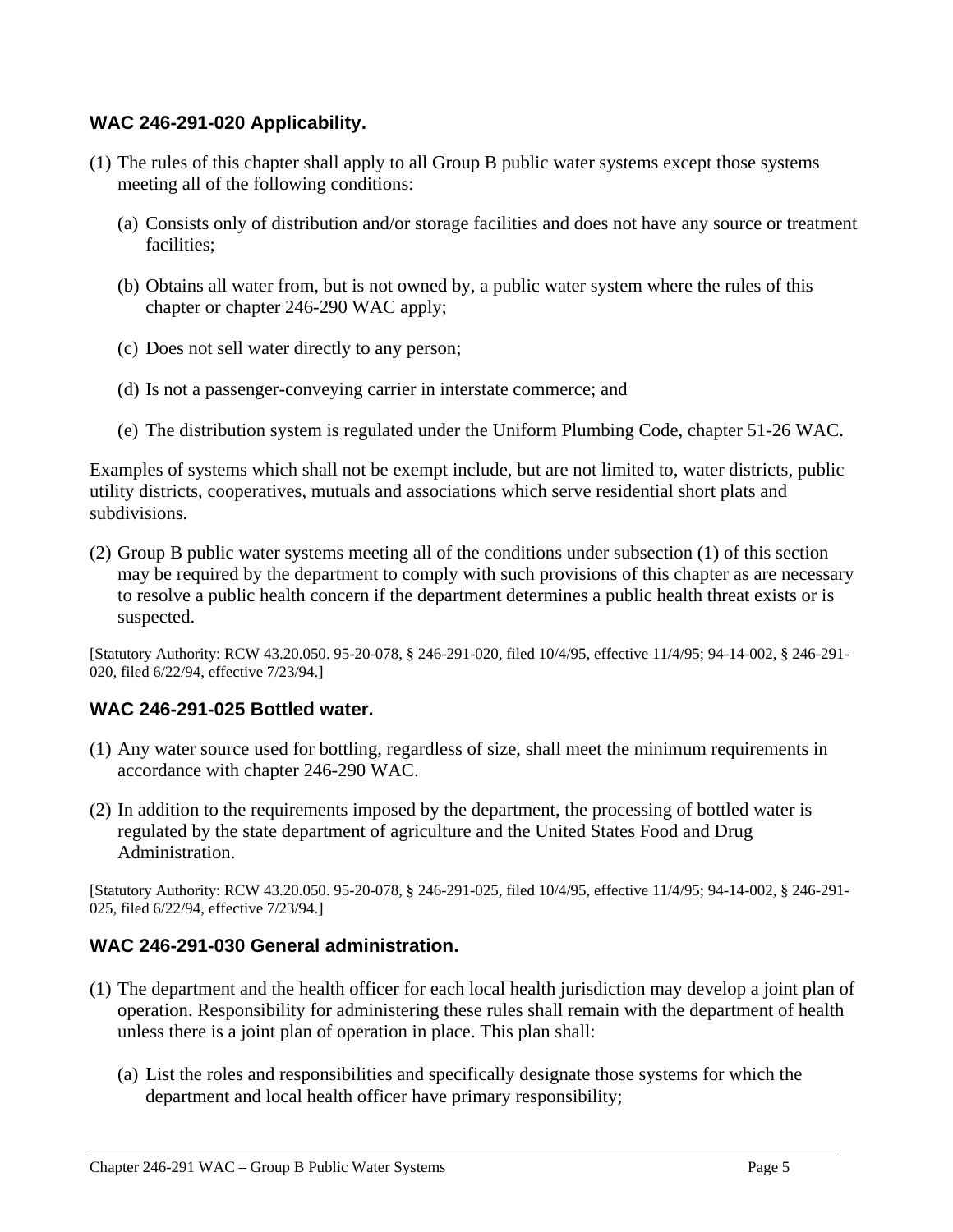- (b) Provide a list of water system requirements and procedures which the local board of health may waive for systems within its jurisdiction;
- (c) Provide for a level of water system supervision necessary to effectively achieve listed responsibilities;
- (d) Be signed by the department and the local health department or district; and
- (e) Be reviewed at least once every five years and updated as needed.

Wherever in these rules the term "department" is used, the term "health officer" may be substituted based on the terms of this joint plan of operation.

- (2) The local board of health may adopt rules pursuant to RCW 70.05.060 governing public water systems for which the health officer has assumed primary responsibility. Adopted local board of health rules shall be:
	- (a) No less stringent and may be more stringent than this chapter; and
	- (b) Revised, if necessary, within twelve months after the effective date of revised state board of health rules. During this time period, existing local rules shall remain in effect, except provisions of the revised state board of health rules which are more stringent than the local board of health rules shall apply.
- (3) For residential systems with only two services, the department may eliminate any or all requirements of these rules.
- (4) For any residential system, the department may eliminate all ongoing requirements of these rules, except for record keeping and reporting requirements under WAC 246-291-260, provided the system has been granted an initial approval or an existing system has been categorized as fully approved/adequate or provisionally approved.
- (5) The health officer may approve design reports and water system plans which reflect good engineering practice such as those found in the department guideline titled *Group B Water System Approval*, for those public water systems where the health officer has assumed primary responsibility.
- (6) The health officer may allow system owners to substitute results of a calculated fixed radius method and a ten year time of travel criteria instead of using the six hundred foot radius prescribed in WAC 246-291-100 (2)(f) and 246-291-110 (3)(f).
- (7) The department may develop and distribute guidelines to clarify sections of the rules as needed.
- (8) Fees may be charged by the department of health as authorized in RCW 43.20B.020 and by local health agencies as authorized in RCW 70.05.060 to recover all or a portion of the costs incurred in administering these rules.

[Statutory Authority: RCW 43.20.050. 95-20-078, § 246-291-030, filed 10/4/95, effective 11/4/95; 94-14-002, § 246-291- 030, filed 6/22/94, effective 7/23/94.]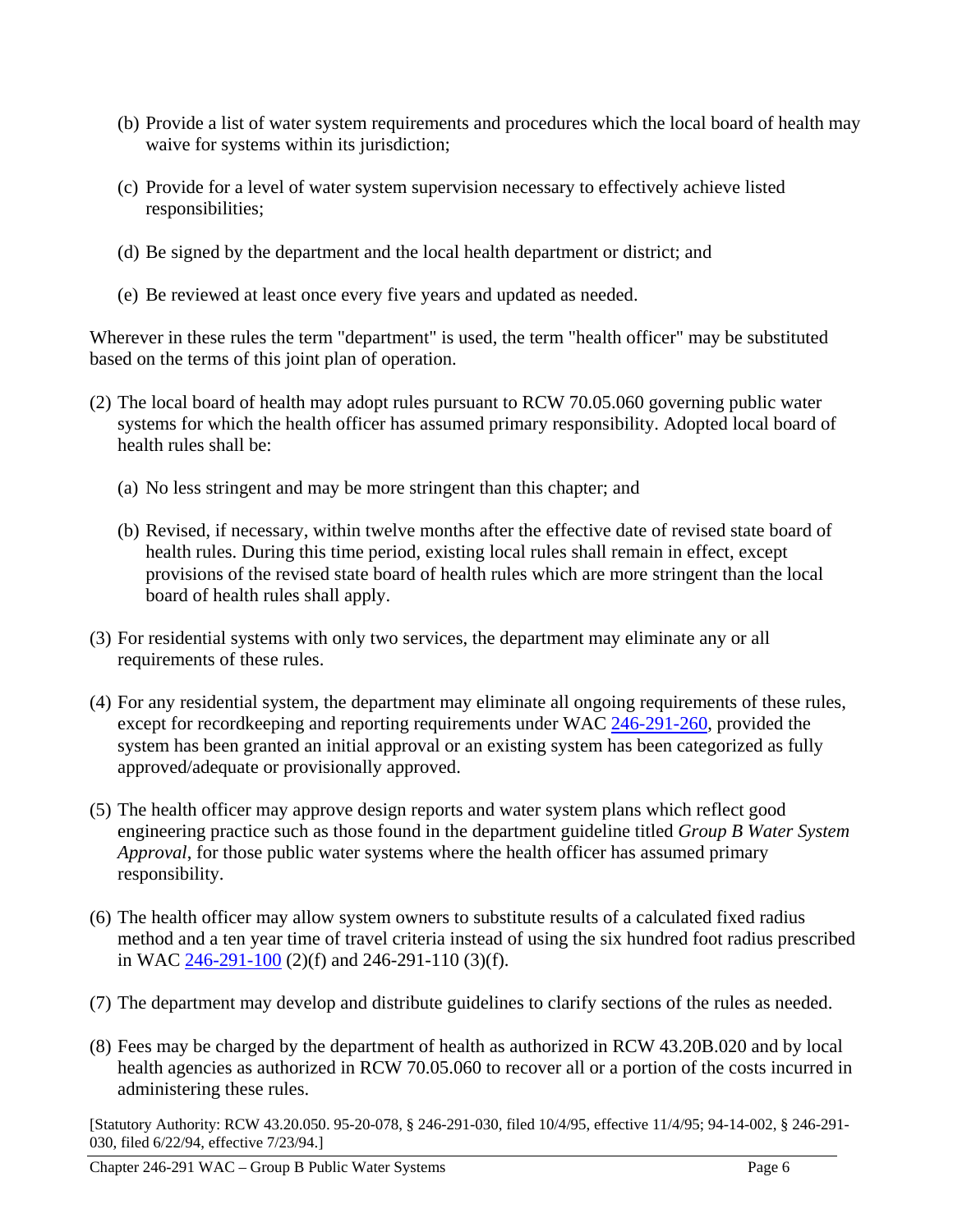#### **WAC 246-291-040 Requirements for engineers.**

- (1) Owners shall ensure that all design reports are prepared by a professional engineer:
	- (a) Licensed in the state of Washington under chapter 18.43 RCW; and
	- (b) Having specific expertise regarding design, operation and maintenance of public water systems.
- All documents shall bear the engineer's seal and signature.
- (2) Until such date as regulations addressing professional engineering requirements for public water systems take effect after adoption by the state board of registration for professional engineers and land surveyors under authority of chapter 18.43 RCW, exceptions to the professional engineer requirement are:
	- (a) Minor improvements exempted from design report requirements under WAC 246-291-120(1); and
	- (b) Public water systems serving less than ten service connections consisting of a simple well and pressure tank with one pressure zone and not providing treatment other than simple chlorine disinfection or having special hydraulic considerations, where the local health officer has been delegated authority to:
		- (i) Approve plans and design reports; or
		- (ii) Review plans and design reports for completeness prior to forwarding to the department of health for approval.
- (3) A "Construction Report For Public Water System Projects" shall be submitted to the department on a department approved form within sixty days of completion and before use of any approved project. The form shall:
	- (a) Be signed by a professional engineer, or in the case of projects not requiring a professional engineer as outlined in this section, the water system owner;
	- (b) State that the project is constructed and is completed in accordance with approved design reports; and
	- (c) State that, in the opinion of the engineer or the water system owner, based on information available, the installation, testing, and disinfection of the system was carried out in accordance with applicable sections of chapters 246-291 and 246-290 WAC.
- (4) It shall be the responsibility of the owner to ensure the requirements of this section are fulfilled before the use of any completed project.

[Statutory Authority: RCW 43.20.050. 94-14-002, § 246-291-040, filed 6/22/94, effective 7/23/94.]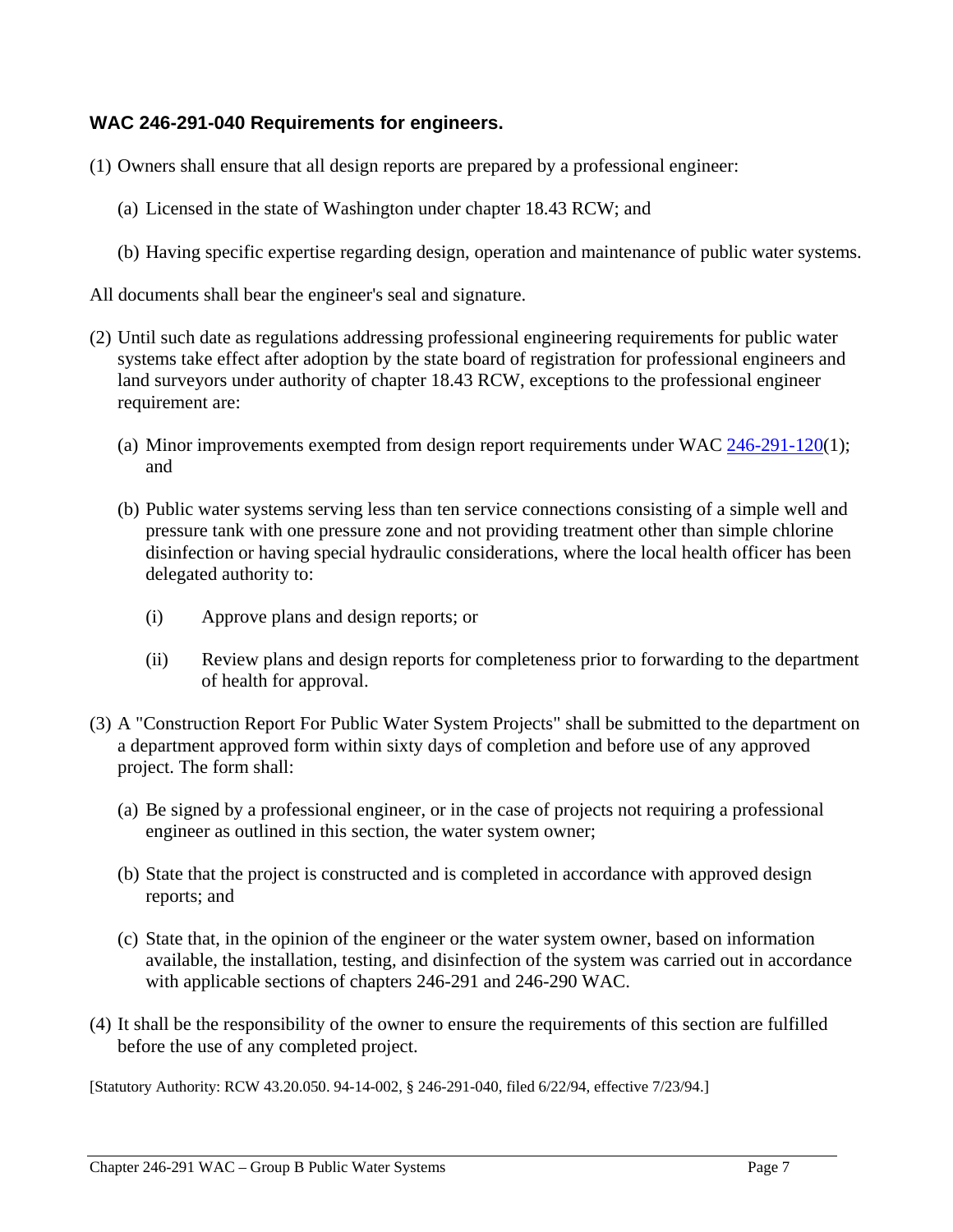#### **WAC 246-291-050 Enforcement.**

- (1) When a system is out of compliance with these rules, the department may initiate appropriate enforcement actions, regardless of any prior approvals issued by the department, including, but not limited to:
	- (a) Issuance of a compliance schedule;
	- (b) Issuance of departmental orders requiring submission of water system plans, design reports, and construction report forms;
	- (c) Issuance of departmental orders requiring specific actions or ceasing unacceptable activities within a designated time period;
	- (d) Issuance of departmental orders to stop work and/or refrain from using any public water system or improvements thereto until all written approvals required by statute or rule are obtained;
	- (e) Imposition of civil penalties as authorized under chapter 70.119A RCW or local authority where applicable; and
	- (f) Legal action by the attorney general or local prosecutor.
- (2) When enforcing the MCLs under this chapter, the department shall enforce compliance with the primary MCLs as its first priority.

[Statutory Authority: RCW 43.20.050. 94-14-002, § 246-291-050, filed 6/22/94, effective 7/23/94.]

#### **WAC 246-291-060 Waivers.**

- (1) The state board of health or the local health officer in those counties having a joint plan of operation, may grant waivers of the requirements of this chapter, provided that procedures used are consistent with WAC 246-290-060 (5)(b) and in the case where a local health officer is authorized to grant the waiver, procedures used shall be approved by the department of health as part of the joint plan of operation.
- (2) Consideration by the board or local health officer of requests for waivers shall not be considered adjudicative proceedings as that term is defined in chapter 34.05 RCW.
- (3) Statements and written material regarding the request may be presented to the board or local health officer wherein the application will be considered.
- (4) The board or local health officer may grant a waiver if it determines the water system is unable to comply with the requirements and granting of the waiver will not result in an unreasonable risk to the health of consumers. No waivers may be granted for exceedance of a primary MCL.
- (5) A waiver granted under this section shall lapse two years from the date of issuance unless the water system project has been completed or an extension is granted.

[Statutory Authority: RCW 43.20.050. 94-14-002, § 246-291-060, filed 6/22/94, effective 7/23/94.]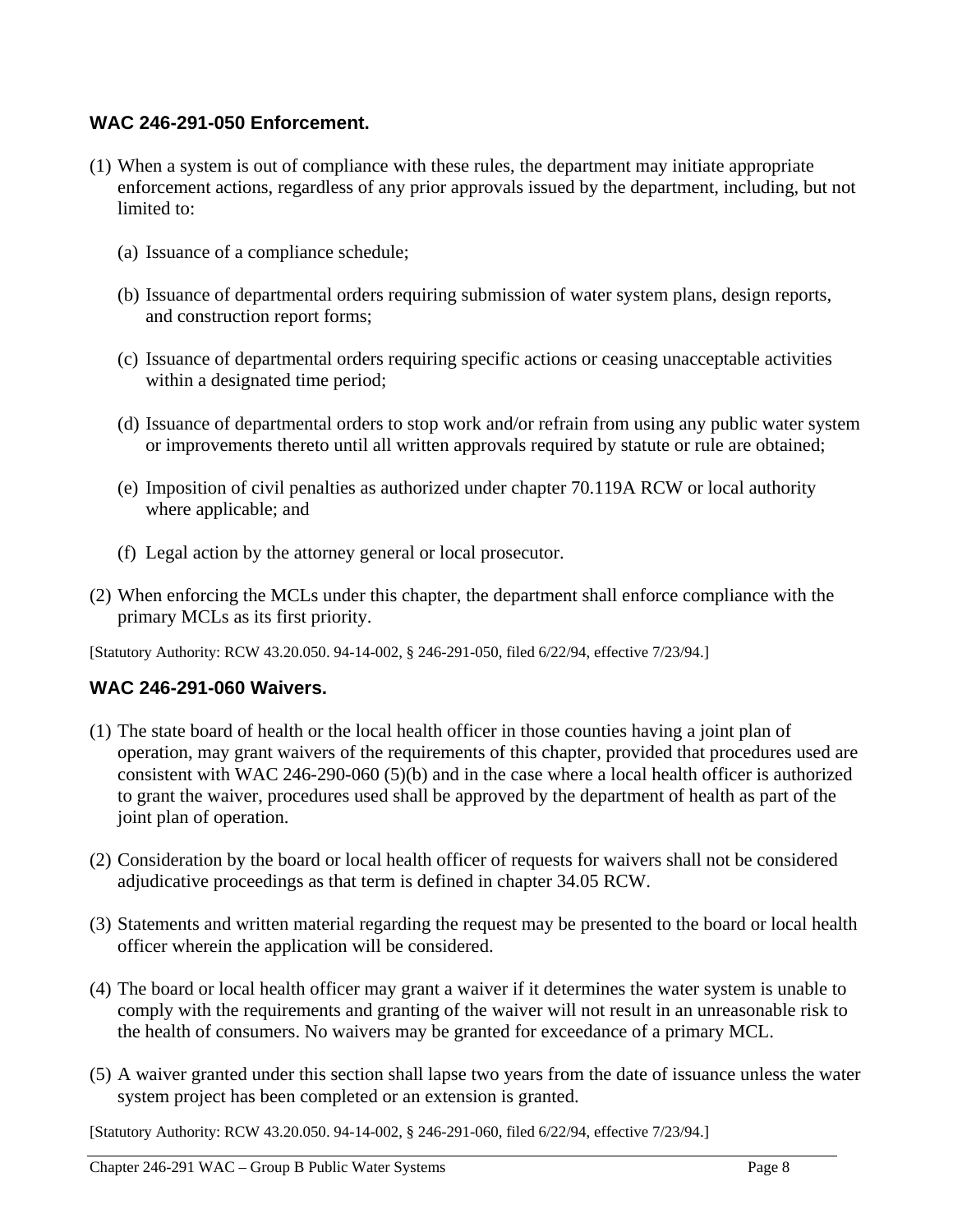## **Part 2. Planning and Engineering**

#### **WAC 246-291-100 Ground water source approval and protection.**

- (1) The owner shall ensure that drinking water is obtained from the highest quality source feasible. Existing sources shall conform to the primary water quality standards established in this chapter. Proposed sources shall conform to the primary and secondary water quality standards established in this chapter and the well construction standards established under chapter 173-160 WAC. The owner shall be responsible for submitting evidence required by the department to determine whether a proposed ground water source is a GWI.
- (2) No new source, previously unapproved source, or modification of an existing source shall be used as a drinking water supply without department approval. A party seeking approval shall ensure compliance with WAC 246-291-140 as applicable and provide:
	- (a) A copy of the water right permit, if required, obtained from the department of ecology for the source, quantity, type, and place of use;
	- (b) A copy of the source site inspection approval made by the department or local health jurisdiction representative;
	- (c) Well source development data establishing source capacity. Data shall include static water level, yield, amount of drawdown, recovery rate and duration of pumping. The source shall be pump tested to determine whether the well and aquifer are capable of supplying water at the rate desired and to provide information necessary to determine proper pump settings. A department guideline titled *Group B Water System Approval* is available to assist owners;
	- (d) ) Upgradient water uses affecting either water quality or quantity;
	- (e) A map showing the project location and vicinity including a six hundred foot radius around the well site designating the preliminary short term ground water contribution area;
	- (f) A map depicting topography, distances to well or spring from existing property lines, buildings, potential sources of contamination within the six hundred foot radius around the well, and any other natural or man-made features affecting the quality or quantity of water;
	- (g) The dimensions and location of sanitary control area;
	- (h) Copies of the recorded legal documents for the sanitary control area;
	- (i) A copy of the water well report;
	- (j) A general description of the spring and/or aquifer recharge area affecting the quantity or quality of flow. Seasonal variation shall also be included;
	- (k) Documentation of totalizing source meter installation;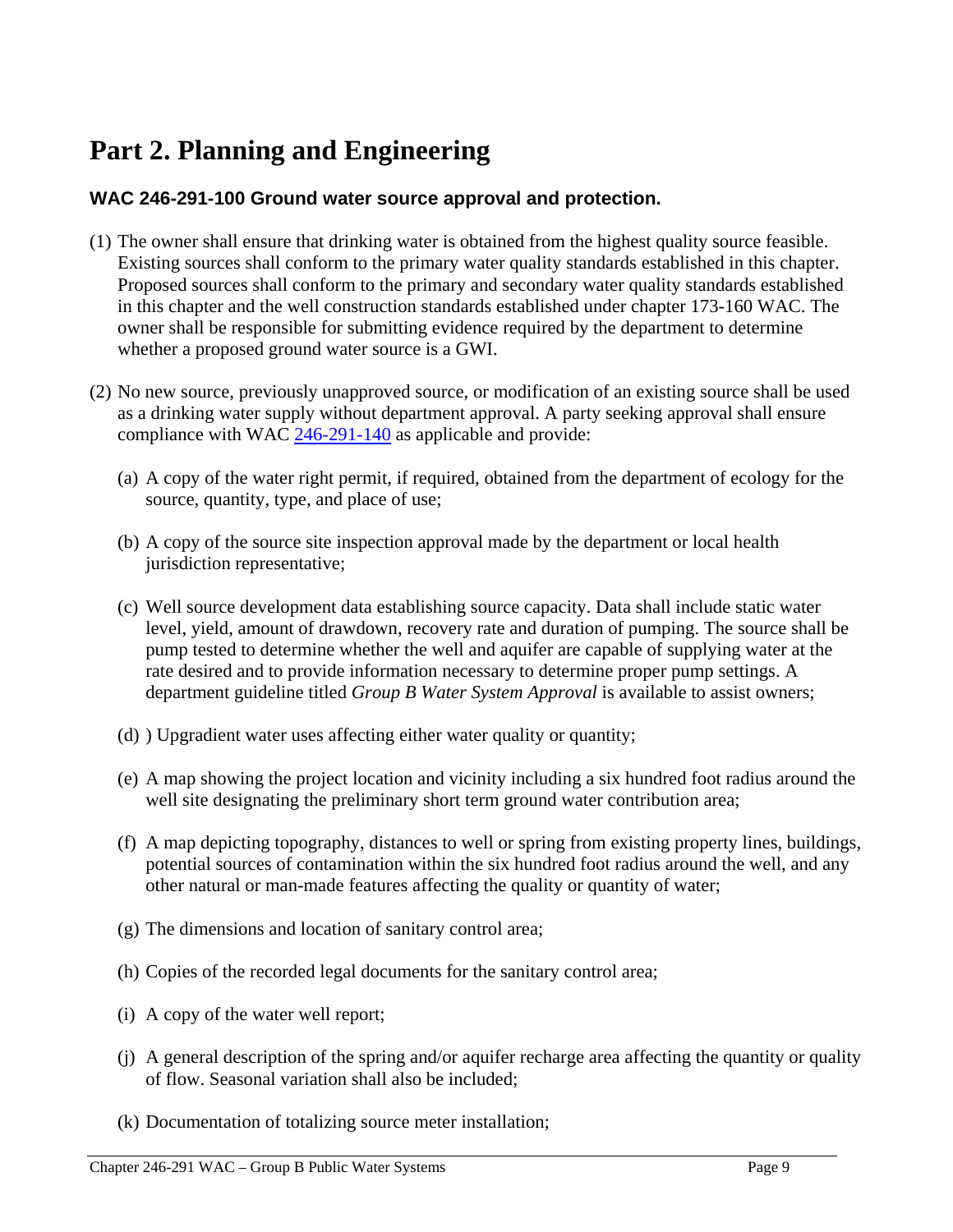- (l) An initial analysis result of raw water quality from a certified lab, including as a minimum, a bacteriological, complete inorganic chemical and physical analysis of the source water quality;
- (m) In areas where the department determines that other contamination may be present, or at the discretion of the department, sample results for these contaminants may be required;
- (n) If water quality information from (l) and (m) of this subsection shows a contaminant level of concern, the department may require further action by the owner; and
- (o) If water quality results taken from the proposed source confirm a primary MCL violation, the owner shall ensure that appropriate treatment is provided.
- (3) The owner shall contact the department before developing or modifying a source, to identify any additional requirements the department deems necessary.
- (4) Sanitary control area.
	- (a) The owner shall ensure that a sanitary control area is maintained around all sources for the purpose of protecting them from existing and potential sources of contamination. A department guideline titled *Group B Water System Approval* describes activities which should be precluded within the sanitary control area and is available from the department on request.
	- (b) The minimum sanitary control area shall have a radius of one hundred feet (thirty meters) for wells, and two hundred feet (sixty meters) for springs, unless engineering justification supports a smaller area. The justification must address geological and hydrological data, well construction details and other relevant factors necessary to assure adequate sanitary control.
	- (c) The department may require a larger sanitary control area if geological and hydrological data support such a decision. It shall be the owner's responsibility to obtain the protection needed.
	- (d) No source of contamination may be constructed, stored, disposed of, or applied within the sanitary control area without the permission of the department and the system owner.
	- (e) The sanitary control area shall be owned in fee simple, or the owner shall have the right to exercise complete sanitary control of the land through other legal provisions.
	- (f) The owner shall obtain a duly recorded restrictive covenant which shall run with the land, restricting the use of said land in accordance with these rules.

[Statutory Authority: RCW 43.20.050. 95-20-078, § 246-291-100, filed 10/4/95, effective 11/4/95; 94-14-002, § 246-291- 100, filed 6/22/94, effective 7/23/94.]

#### **WAC 246-291-110 Surface water and GWI source approval and protection.**

(1) The owner shall ensure that drinking water is obtained from the highest quality source feasible. Existing sources shall conform to the primary water quality standards established in this chapter. Proposed sources shall conform to the primary and secondary water quality standards established in this chapter. The owner shall be responsible for submitting evidence required by the department to determine whether a proposed ground water source is a GWI.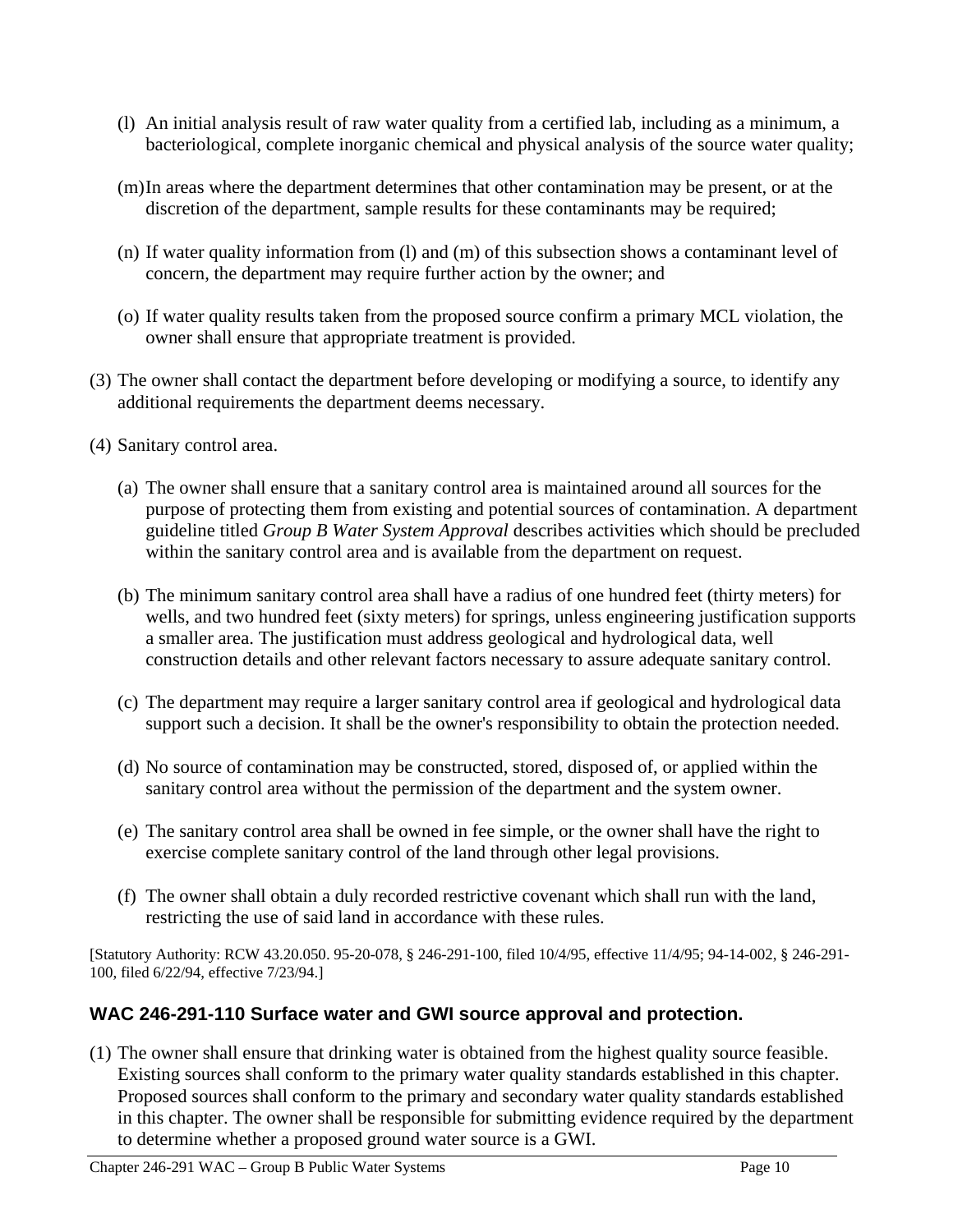- (2) No new source, previously unapproved source, or modification of an existing source shall be used as a drinking water supply without department approval. As of the effective date of these rules, the department shall no longer approve new or expanding surface water or GWI sources unless the department determines they meet the following conditions:
	- (a) The system is under the ownership and operation of a department of health approved satellite management agency; and
	- (b) Continuous effective treatment, including filtration, disinfection and any other measures required under chapter 246-290 WAC are provided.
- (3) An owner seeking source approval shall provide the department:
	- (a) A copy of the water right permit, if required, obtained from the department of ecology for the source, quantity, type, and place of use;
	- (b) A copy of the source site inspection approval made by the department or local health jurisdiction representative;
	- (c) Upgradient water uses affecting either water quality or quantity;
	- (d) A map showing the project location and vicinity;
	- (e) A map depicting topography, distances to the surface water intake or GWI source from existing property lines, buildings, potential sources of contamination, ditches, drainage patterns, and any other natural or man-made features affecting the quality or quantity of water;
	- (f) For GWI sources:
		- (i) A map depicting topography, distances to well or spring from existing property lines, buildings, potential sources of contamination within the six hundred foot radius around the well, and any other natural or man-made features affecting the quality or quantity of water;
		- (ii) Copies of the recorded legal documents for the sanitary control area;
		- (iii) A copy of the water well report if applicable;
		- (iv) A general description of the recharge area affecting the quantity or quality of flow. Seasonal variation shall also be included;
		- (v) Well development data establishing source capacity. Data shall include static water level, yield, amount of drawdown, recovery rate and duration of pumping. The source shall be pump tested to determine whether the well and aquifer are capable of supplying water at the rate desired and to provide information necessary to determine proper pump settings. A department guideline titled *Group B Water System Approval* is available to assist owners.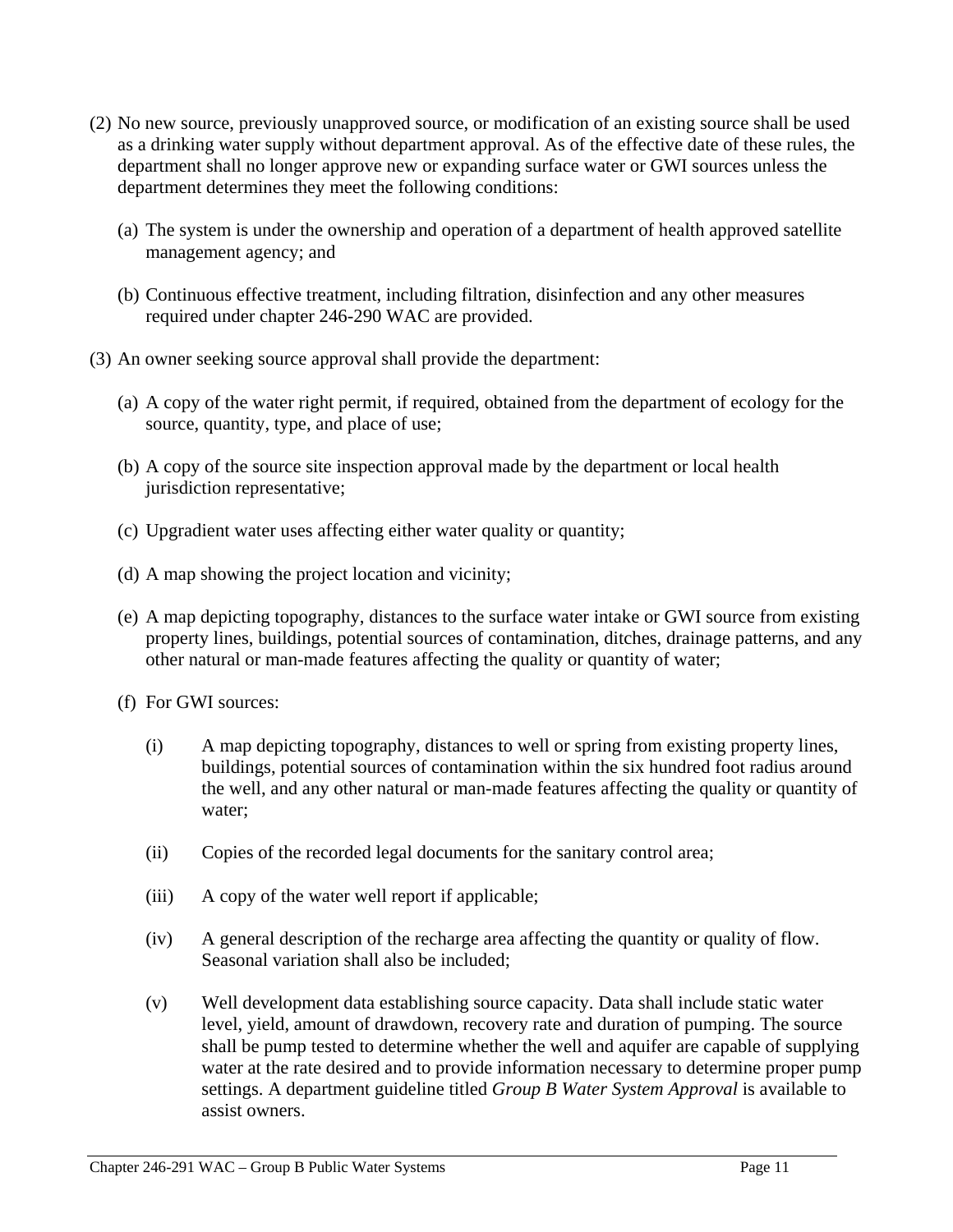Existing and proposed sources shall conform to the well construction standards established under chapter 173-160 WAC if applicable.

- (g) Documentation of totalizing source meter installation;
- (h) An initial analysis result of raw water quality from a certified lab, including as a minimum, a bacteriological, and complete inorganic chemical and physical analysis of the source water quality;
- (i) In areas where the department determines that other contamination may be present, or at the discretion of the department, sample results for these contaminants may also be required;
- (j) If water quality information from (h) and (i) of this subsection shows a contaminant level of concern, the department may require further action by the owner; and
- (k) If water quality results taken from the proposed source confirm a primary MCL violation, the owner shall ensure that appropriate treatment is provided which shall eliminate the public health risk to consumers served by the system.
- (4) Watershed control program.
	- (a) Owners of new or expanding surface water or GWI sources shall ensure the development and submittal of a watershed control program to the department for review and approval. Once approved, the owner shall implement the program.
	- (b) This program shall be part of the water system plan required in WAC 246-291-140.
	- (c) The owner's watershed control program shall contain, at a minimum, the following elements:
		- (i) Watershed description and inventory, including location, hydrology, land ownership and activities which may adversely affect water quality;
		- (ii) Watershed control measures, including documentation of ownership and relevant written agreements, monitoring procedures and water quality;
		- (iii) System operation, including emergency provisions; and
		- (iv) Documentation of water quality trends.

Sections in the department guideline titled *Planning Handbook* and in the *DOH SWTR Guidance Manual* address watershed control and are available to owners.

- (d) The owner shall ensure submittal of the watershed control program to the department for review and approval. Following department approval, the owner shall ensure implementation as approved.
- (e) The owner shall update the watershed control program at least every six years, or more frequently if required by the department.

[Statutory Authority: RCW 43.20.050. 95-20-078, § 246-291-110, filed 10/4/95, effective 11/4/95; 94-14-002, § 246-291- 110, filed 6/22/94, effective 7/23/94.]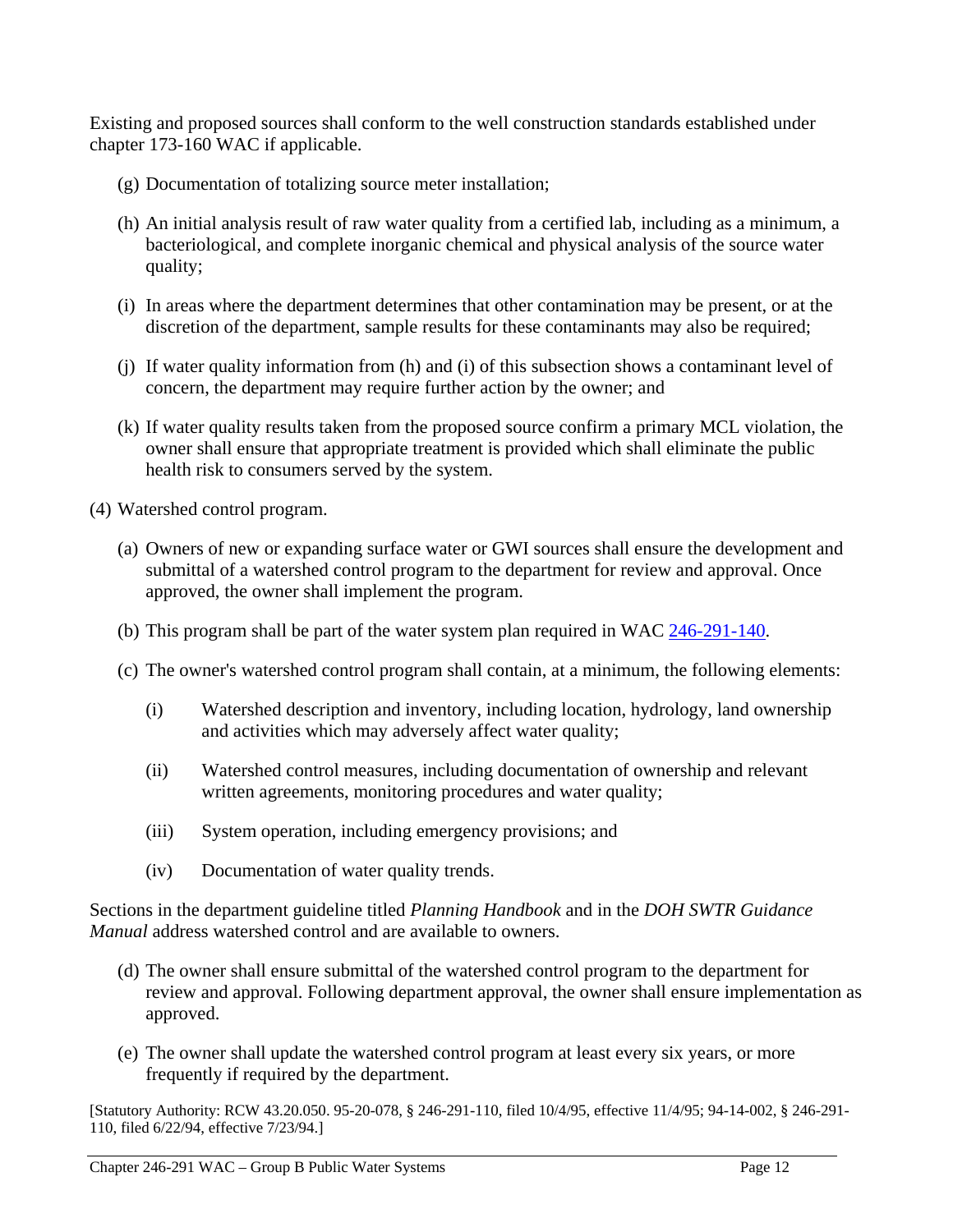#### **WAC 246-291-120 Design report approval.**

- (1) Design reports shall be submitted to the department for written approval prior to installation of any new water system, or water system extension or improvement with the following exceptions:
	- (a) Installation of valves, fittings, and meters;
	- (b) Repair of a system component or replacement with a similar component of the same capacity; and
	- (c) Maintenance or painting of surfaces not contacting potable water.
- (2) Design reports submitted for approval by owners of systems required to have a water system plan, will not be considered for approval unless there is a current approved water system plan and the plan adequately addresses the project.
- (3) Design reports shall include, at a minimum, the following:
	- (a) Alternatives. Verify contacts with other water system owners as applicable in accordance with WAC 246-291-140(2);
	- (b) Legal considerations. Identify legal aspects such as ownership, right of way, sanitary control area, and restrictive covenants;
	- (c) Engineering calculations. Describe how the project complies with the design considerations;
	- (d) Drawings. Include detailed drawings of each project component;
	- (e) Material specifications. List detailed material specifications for each project component;
	- (f) Construction specifications. List detailed construction specifications and assembly techniques for carrying out the project;
	- (g) Testing. Identify testing criteria and procedures for each applicable portion of the project;
	- (h) Disinfection. Identify specific disinfection procedures which must conform with American Water Works Association standards or other standards acceptable by the department;
	- (i) Inspection. Identify provisions for inspection of the installation of each project component. See WAC 246-291-040 for construction reporting requirements; and
	- (j) Change orders. All changes except for minor field revisions must be submitted to and approved by the department in writing.
- (4) Approval of design reports shall be in effect for two years unless the department determines a need to withdraw the approval. An extension of the approval may be obtained by submitting a status report and a written schedule for completion. Extensions may be subject to additional terms and conditions imposed by the department.

[Statutory Authority: RCW 43.20.050. 94-14-002, § 246-291-120, filed 6/22/94, effective 7/23/94.]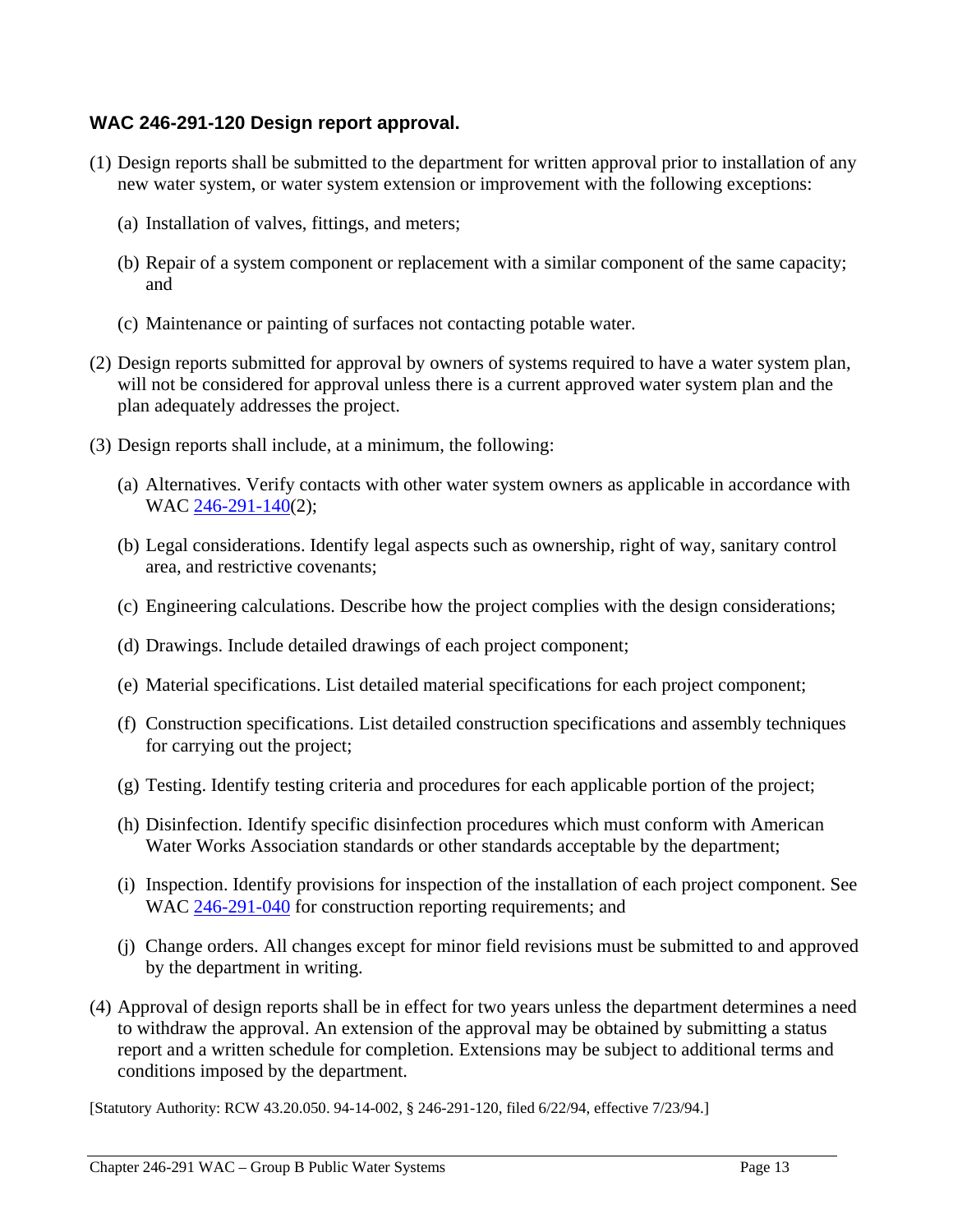#### **WAC 246-291-130 Existing system approval.**

- (1) At the discretion of the department, owners of existing systems without approved design reports shall, as determined by the department, provide information necessary to establish the extent of the water systems compliance with this chapter.
- (2) After receipt of the required data, the department shall review the information and place the system into one of the following categories:
	- (a) Fully approved/adequate. A fully approved system has been found to be in full compliance with these regulations and may add services if designed accordingly; or
	- (b) Provisionally adequate. A provisionally adequate system complies with applicable MCL and treatment standards, fire flow requirements where applicable, and meets a twenty psi minimum pressure requirement under peak hourly design flow conditions but may not be in compliance with other regulatory requirements. A provisionally adequate system is considered satisfactory for its existing services, but may not expand to supply additional services; or
	- (c) Inadequate. Any system not identified in (a) or (b) of this subsection. The system is considered unsatisfactory and no additional service connections can be made to an inadequate system.
- (3) After categorizing the system, the department shall notify the owner in writing of the following:
	- (a) The system's category;
	- (b) The relationship of the system's category with respect to adding service connections and potential comments on status request letters; and
	- (c) If the system is not fully approved, what additional actions the owner needs to complete before a full or provisional approval is granted.
- (4) The department is authorized to take enforcement actions in accordance with WAC 246-291-050.

[Statutory Authority: RCW 43.20.050. 95-20-078, § 246-291-130, filed 10/4/95, effective 11/4/95; 94-14-002, § 246-291- 130, filed 6/22/94, effective 7/23/94.]

#### **WAC 246-291-140 Water system planning requirements.**

- (1) Water system plan.
	- (a) The water system plan shall:
		- (i) Identify present and future needs;
		- (ii) Set forth means for meeting those needs; and
		- (iii) Do so in a manner consistent with other relevant plans and local, state, and federal laws.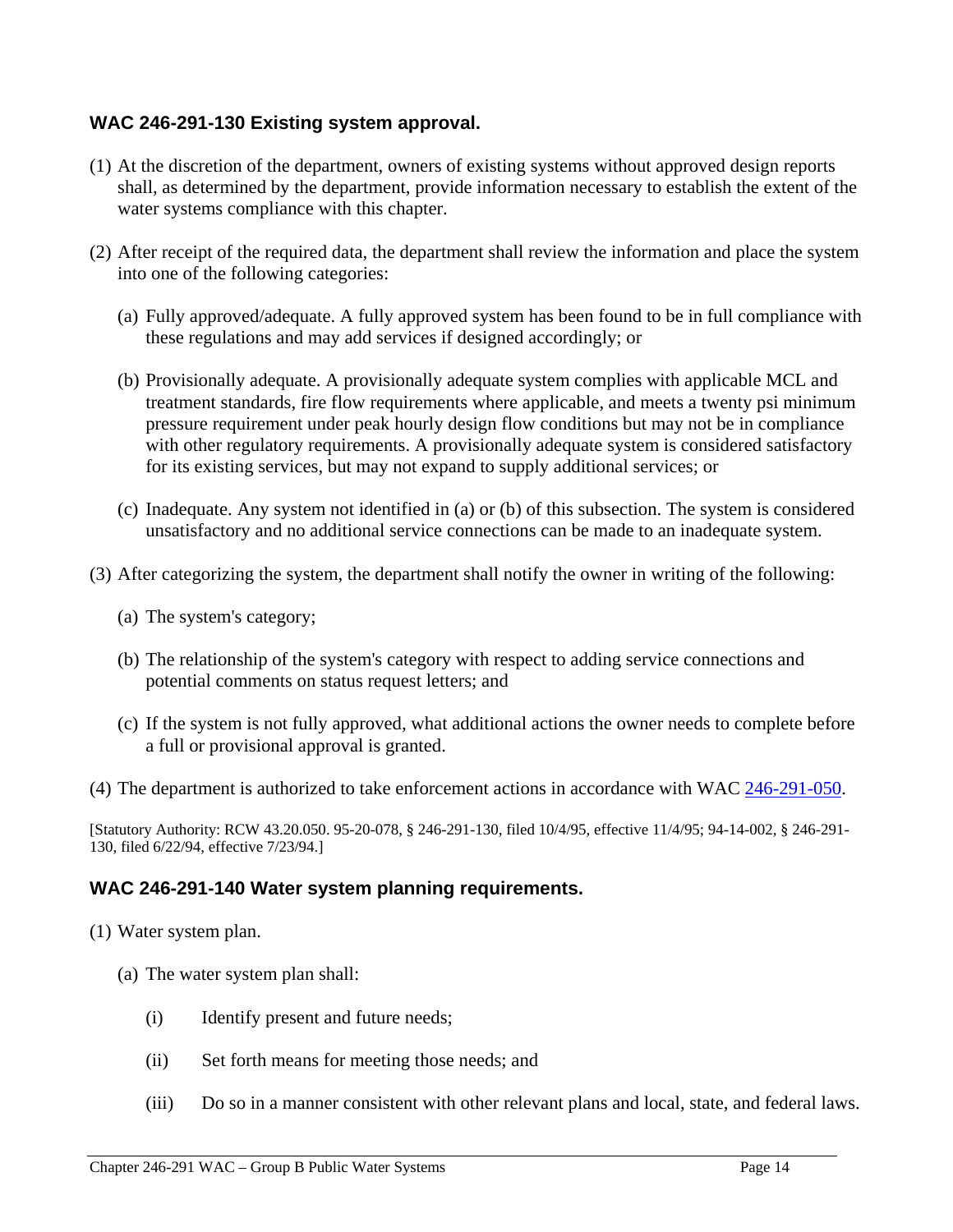- (b) Owners of the following categories of systems shall ensure the development and submittal of a water system plan for review and approval by the department:
	- (i) All systems as required by chapter 70.116 RCW the Public Water System Coordination Act of 1977 and chapter 246-293 WAC;
	- (ii) Any system experiencing problems related to planning, operation, and/or management as determined by the department and outlined in a departmental order;
	- (iii) Any proposed or expanding system as determined by the department; and
	- (iv) Any system which installs treatment, other than simple chlorination disinfection equipment, after the effective date of these regulations.
- (c) A department guideline titled *Group B Water System Approval* is available from the department to assist owners in developing this plan. Design reports may be combined with a water system plan. To the extent to which they are applicable, the water system plan shall address the following elements:
	- (i) Description of system management and ownership;
	- (ii) Description of appropriate water quality monitoring and reporting requirements;
	- (iii) Service area and identification of existing and proposed major facilities;
	- (iv) Maximum number of connections the system can safely and reliably support;
	- (v) Water conservation program. Systems which are developed or expanded after the effective date of this rule shall develop a conservation program;
	- (vi) Relationship and compatibility with other plans;
	- (vii) Description of water source(s) including compliance with applicable source approval and protection under WAC 246-291-100 and 246-291-110;
	- (viii) Source protection (including required protective covenants, wellhead protection and watershed control where applicable); and
	- (ix) Financial viability.
- (2) Prior to developing a new water system, the developer of the proposed system shall follow the steps listed below as applicable:
	- (a) The developer shall ensure that the new system is owned or operated by a department-approved satellite management agency (SMA), or if a department-approved SMA is not available, that the proposed new system has a department-approved water system plan in accordance with WAC 246-291-140;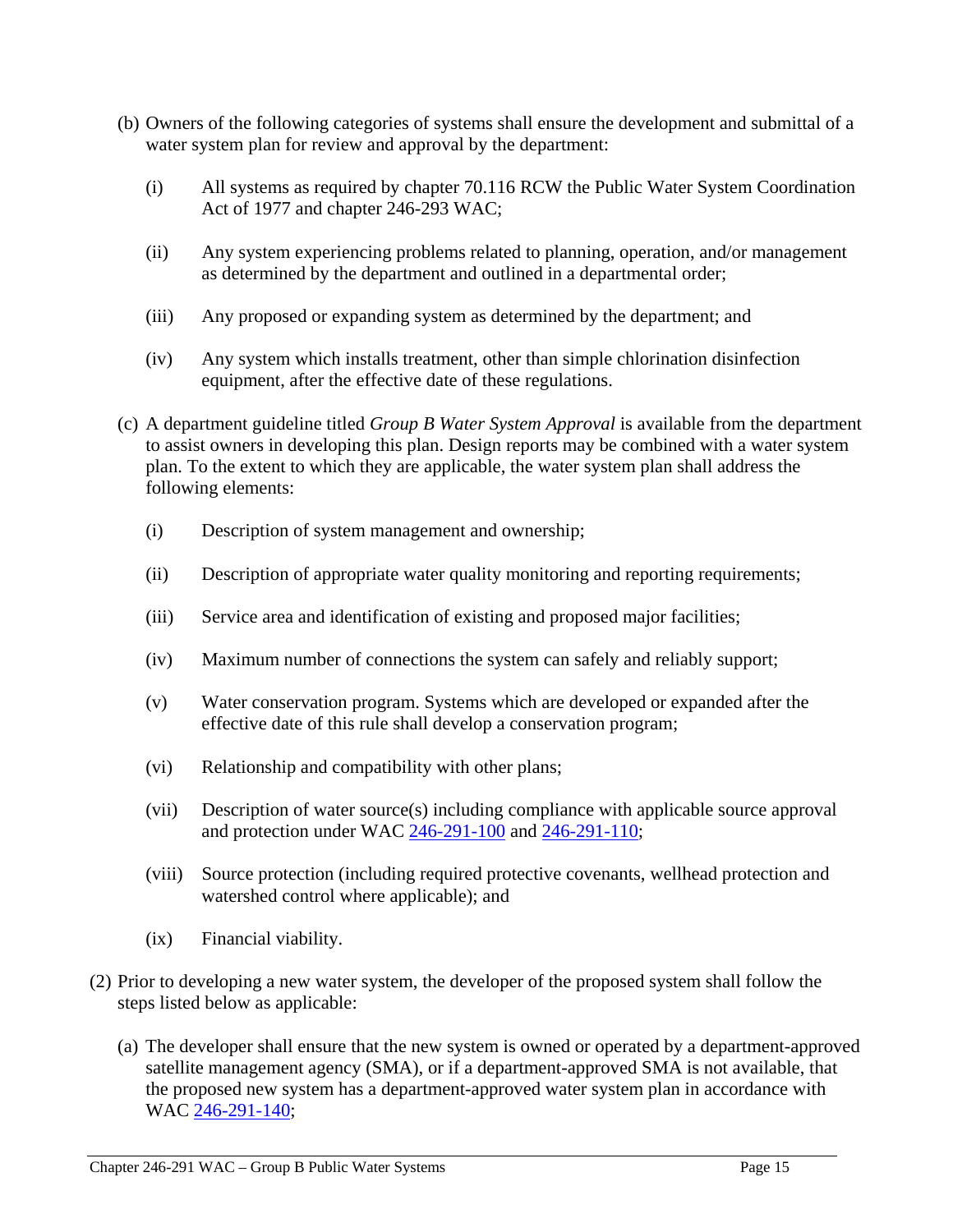- (b) Department approval of any system created after July 22, 1995, that is not owned or operated by a SMA shall be conditioned upon future management or ownership by a SMA, if such management or ownership can be made with reasonable economy and efficiency, or upon periodic review of the system's operational history to determine its ability to meet the department's financial viability and other operating requirements.
- (c) If the proposed system is located within the boundaries of a critical water supply service area, the ability to develop an independent system shall be governed by the provisions of the Public Water System Coordination Act, chapter 70.116 RCW and chapter 246-293 WAC, and will be subject to the jurisdictional coordinated water system plan; or
- (d) If the proposed system consists of a surface water or GWI source, ensure that the proposed system will be owned and operated by a department-approved satellite system management agency.
- (3) For systems approved after the effective date of these rules, a summary of the following shall be recorded, by the system owner, on all affected property titles as a means of providing information about the system to property owners, lending institutions, and other potentially affected parties:
	- (a) Notice that the property is served by a public water system;
	- (b) The initial water system plan, planning section of the *Group B Water System Guideline*, or equivalent information from other documents as determined by the department;
	- (c) Notice that the system is subject to state and local rules;
	- (d) Recommendation to check with the jurisdictional regulatory authority on the current system status;
	- (e) Notice that fees may be assessed by the department for providing information on a public water system;
	- (f) Requirement for satellite management, if applicable;
	- (g) Notice of any waivers granted to the system; and
	- (h) Other information required by the department.

[Statutory Authority: RCW 43.20.050. 95-20-078, § 246-291-140, filed 10/4/95, effective 11/4/95; 94-14-002, § 246-291- 140, filed 6/22/94, effective 7/23/94.]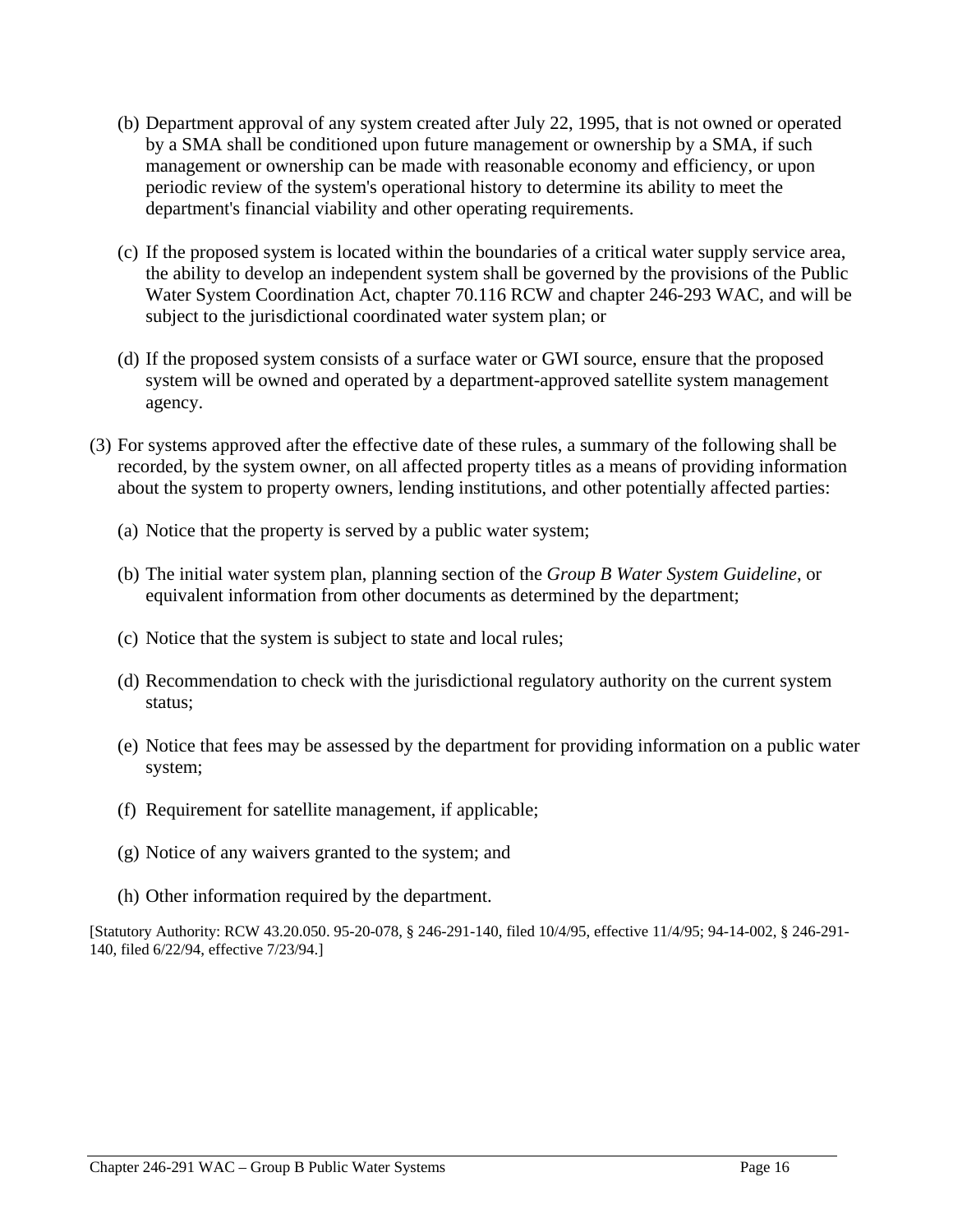## **Part 3. Design and Operation**

#### **WAC 246-291-200 Design standards.**

- (1) Water system owners shall ensure that good engineering practices are used in the design of all public water systems. Information on what is good engineering practice is available from the department in the guideline titled *Group B Water System Approval*.
- (2) In addition, owners of new or expanding public water systems shall ensure the following factors are addressed:
	- (a) Local conditions, plans and/or regulations;
	- (b) Public Water System Coordination Act considerations where appropriate; and
	- (c) Other requirements as determined by the department.
- (3) Any pipe, pipe fittings, solder, or flux used in the installation or repair of a public water system shall be lead-free. Within the context of this section, lead-free shall mean having no more than eight percent lead in pipes and pipe fittings, and no more than two-tenths of one percent lead in solder and flux. This prohibition shall not apply to leaded joints necessary for the repair of cast iron pipes.

[Statutory Authority: RCW 43.20.050. 94-14-002, § 246-291-200, filed 6/22/94, effective 7/23/94.]

#### **WAC 246-291-210 Distribution systems.**

- (1) All distribution reservoirs shall have suitable watertight roofs or covers preventing entry by birds, animals, insects, and dust and shall include appropriate provisions to safeguard against trespass, vandalism, and sabotage. All new distribution reservoirs shall be able to be drained by gravity to daylight.
- (2) The owner shall ensure that the distribution system is sized and evaluated using a hydraulic analysis acceptable to the department.
- (3) Systems designed to provide fire hydrants shall have a minimum distribution main size of six inches (150 mm).
- (4) New water systems or additions to existing systems shall provide a design quantity of water at a positive pressure of at least thirty psi throughout the system under peak hourly design flow conditions measured at any customer's water meter or at the property line if no meter exists.
- (5) If fire flow is to be provided, the distribution system shall be designed to provide the required fire flow at a pressure of at least twenty psi throughout the system during peak hourly design flow conditions.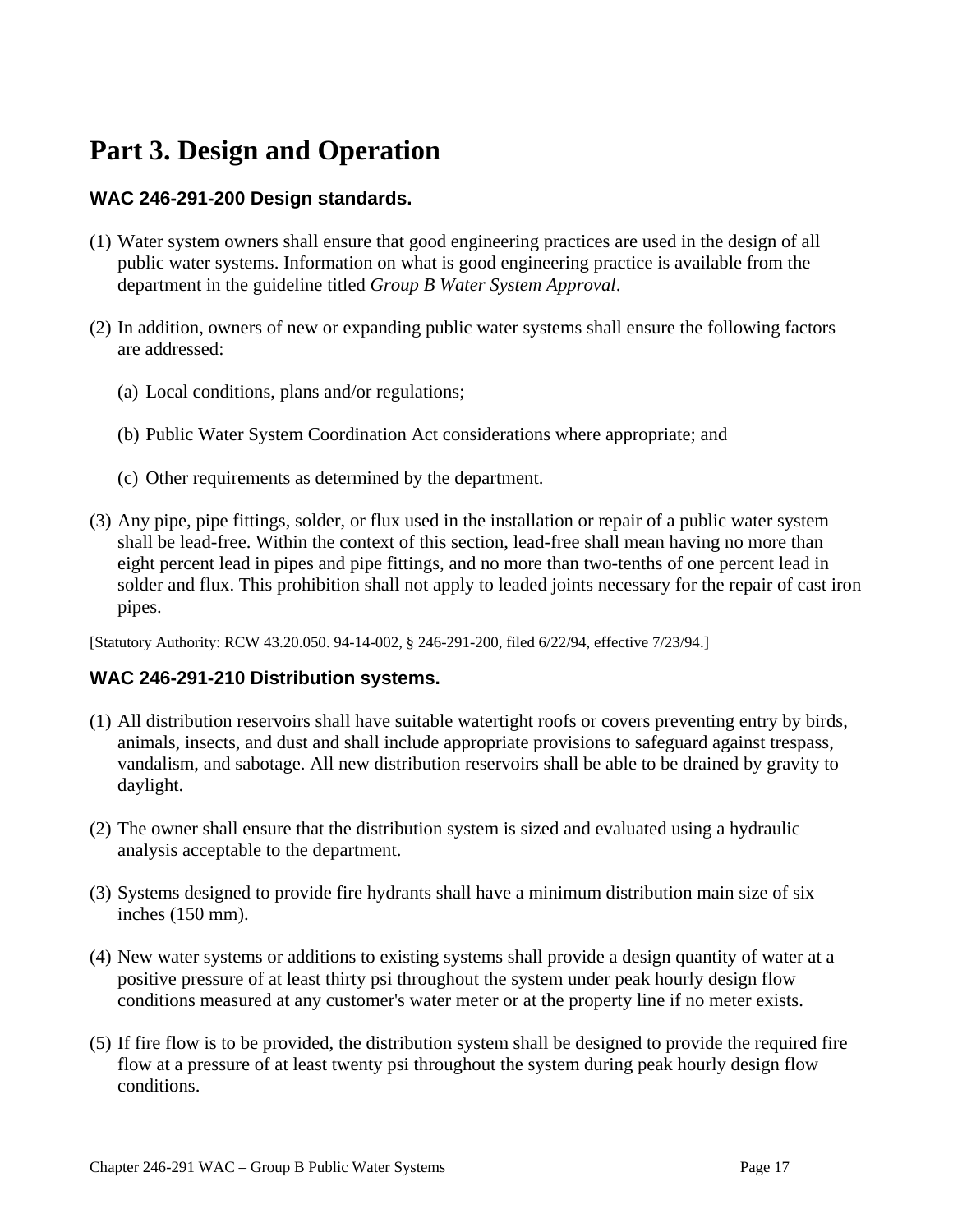(6) Booster pumps needed for individual services shall be subject to review and approval by the department. Installation shall be made under the supervision of the owner to ensure crossconnection control requirements are met. Installation of booster pumps which are an integral part of the system design shall be inspected and certified by the engineer.

[Statutory Authority: RCW 43.20.050. 94-14-002, § 246-291-210, filed 6/22/94, effective 7/23/94.]

#### **WAC 246-291-220 Disinfection of facilities.**

No portion of a public water system containing potable water shall be put into service, nor, if service has been terminated, shall service resume, until the facility has been effectively disinfected. The procedure used for disinfection shall conform to the American Water Works Association standards or other standards acceptable to the department. In cases of new construction, drinking water shall not be furnished to the consumer until satisfactory bacteriological samples have been analyzed by a laboratory certified by the state.

[Statutory Authority: RCW 43.20.050. 94-14-002, § 246-291-220, filed 6/22/94, effective 7/23/94.]

#### **WAC 246-291-230 Treatment design and operations.**

- (1) Finished water quality from existing and proposed sources of supply shall conform to the minimum water quality standards established in this chapter.
- (2) Predesign studies shall be required for proposed surface water and GWI treatment and may be required for ground water treatment. The goal of the predesign study shall be to establish the most acceptable method to produce satisfactory finished water quality.
- (3) Treatment of ground water sources shall be as determined by the department.
- (4) The minimum level of treatment for new or expanding surface water and GWI sources approved after the effective date of these regulations shall be coagulation, flocculation, filtration, and disinfection unless otherwise approved by the department.
- (5) The minimum level of treatment for existing nonexpanding surface water and GWI sources approved prior to the effective date of these regulations shall be filtration and disinfection.
- (6) Disinfection methods, other than chlorination, i.e., ozonation or ultraviolet radiation, may be approved by the department with appropriate engineering justification.
- (7) The owner shall ensure that the system is operated in accordance with good operations procedures such as those listed in the department guideline titled *Group B Water System Approval*.
- (8) The owner shall ensure that no bypass is established or maintained to divert water around any feature of a treatment process, except by written approval from the department.

[Statutory Authority: RCW 43.20.050. 94-14-002, § 246-291-230, filed 6/22/94, effective 7/23/94.]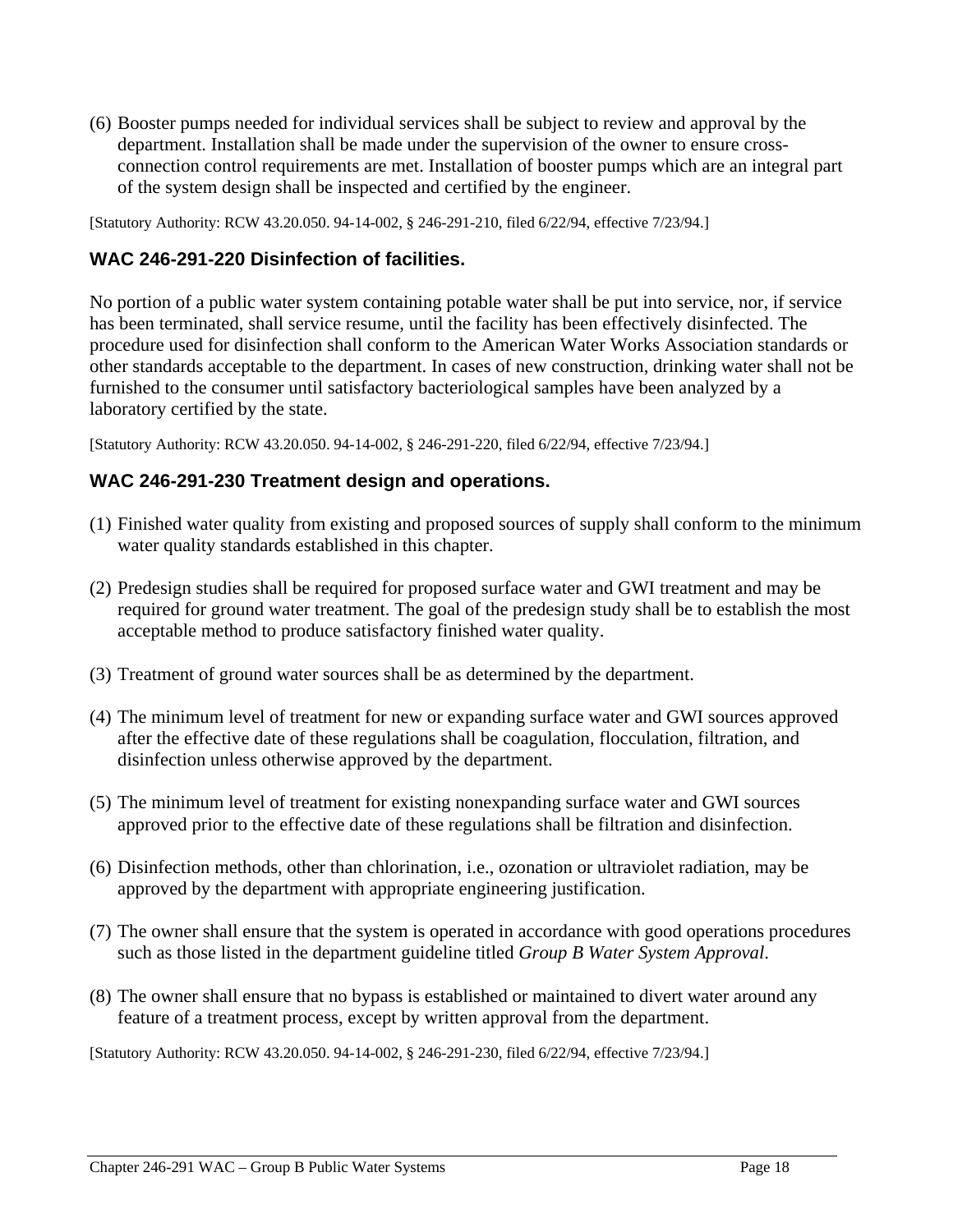#### **WAC 246-291-240 Reliability.**

- (1) All public water systems shall provide an adequate quantity and quality of water in a reliable manner.
	- (a) In determining whether a proposed public water system or an expansion or modification of an existing system is capable of providing an adequate quantity of water, the department shall consider the immediate as well as the reasonably anticipated future needs of the system's consumers.
	- (b) In determining whether an existing public water system is providing an adequate quantity of water, the department shall consider the needs of the system's existing consumers exclusively, unless, in the department's discretion, consideration of the needs of potential consumers is in the public interest.
- (2) The owner shall ensure the system is constructed, operated, and maintained to protect against failures. New and expanding systems shall be equipped with a generator disconnect. Security measures shall be employed to assure the water source, water treatment processes, water storage facilities, and the distribution system are under the strict control of the owner.
- (3) Where fire flow is required, a positive pressure shall be maintained throughout the system under fire flow conditions.
- (4) Water pressure at the customer's service meter or property line if a meter is not used, shall be maintained at the approved design pressure under peak hourly design flow conditions.
- (5) No intake or other connection shall be maintained between a public water system and a source of water not approved by the department.
- (6) Owners shall provide the department with the current names, addresses, and telephone numbers of the owners, operators, and emergency contact persons for the system, including any changes to this information. The owner shall ensure that customer concerns and service complaints are responded to in a timely manner.

[Statutory Authority: RCW 43.20.050. 94-14-002, § 246-291-240, filed 6/22/94, effective 7/23/94.]

#### **WAC 246-291-250 Continuity of service.**

- (1) No owner shall transfer system ownership without providing written notice to the department and all customers. Notification shall include a time schedule for transferring responsibilities, identification of the new owner, and under what authority the new ownership will operate. If the system is a corporation, identification of the registered agent shall also be provided.
- (2) The system transferring ownership shall ensure all health-related standards are met during transfer and shall inform and train the new owner regarding operation of the system.
- (3) No owner shall end utility operations without providing written notice to all customers and the department at least one year prior to termination of service.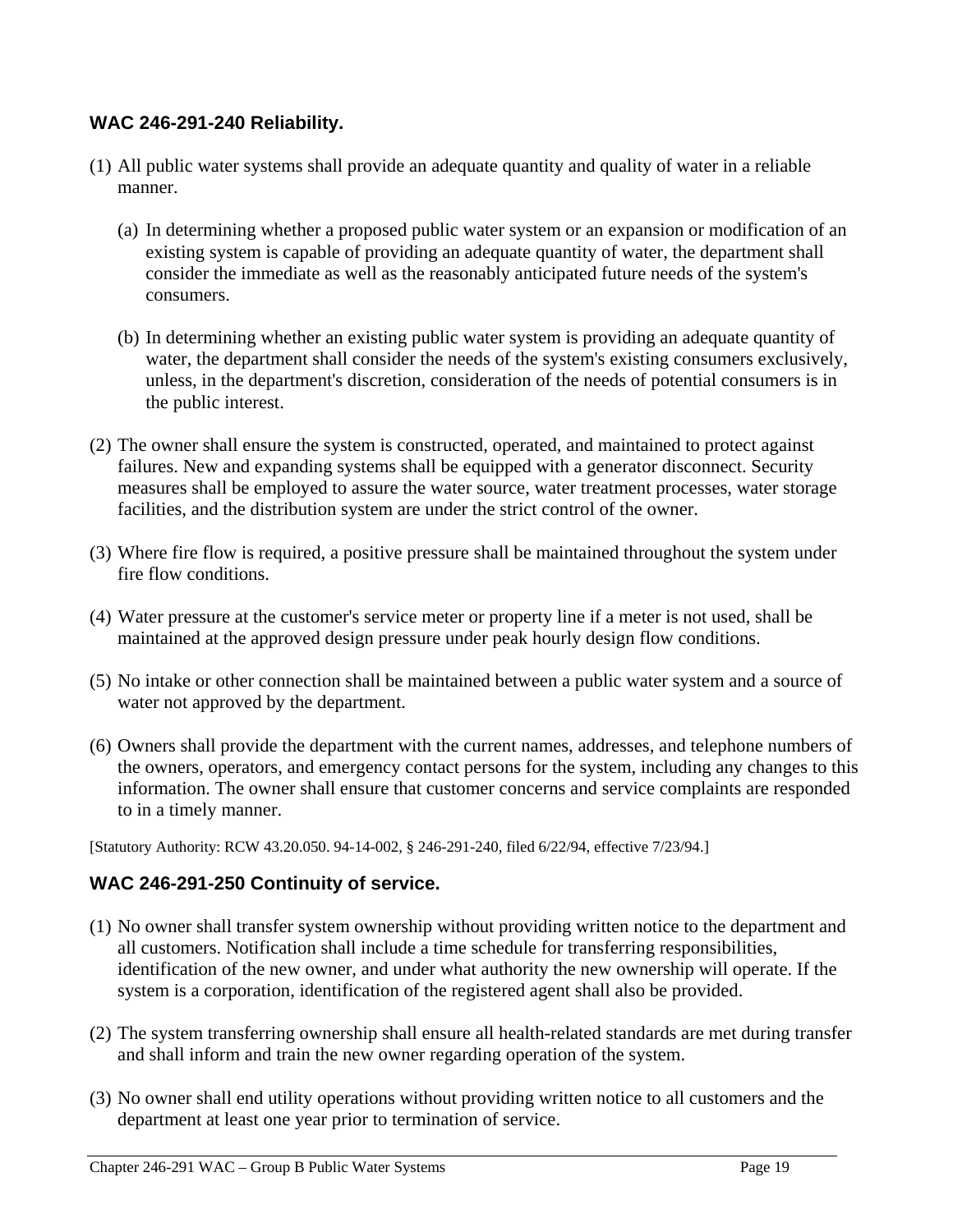- (4) Nothing in these rules shall prohibit an owner from terminating service to a specific customer if the customer fails to pay normal fees for service in a timely manner or if the customer allows or installs an unauthorized service connection to the system.
- (5) Where this section may be in conflict with existing state statutes, the more stringent statute shall prevail.

[Statutory Authority: RCW 43.20.050. 94-14-002, § 246-291-250, filed 6/22/94, effective 7/23/94.]

#### **WAC 246-291-260 Recordkeeping and reporting.**

- (1) The owner shall ensure that the following records of operation and water quality analyses are kept on file:
	- (a) Records of bacteriological and turbidity analyses shall be kept for five years. Records of chemical analyses shall be kept for as long as the system is in operation. Other records of operation and analyses required by the department shall be kept for three years. All records shall bear the signature of the owner of the water system or his or her representative.
	- (b) Records of action taken by the system to correct violations of primary drinking water regulations and copies of public notifications shall be kept for three years after the last action taken with respect to the particular violation involved.
	- (c) Copies of any written reports, summaries, or communications, relating to comprehensive system evaluations (CSEs) conducted by system personnel, by a consultant or by any local, state, or federal agency, shall be kept for ten years after completion of the CSE involved.
	- (d) Where applicable, records of operation and analyses shall include the following:
		- (i) Daily chlorine residual;
		- (ii) Water treatment plant performance including, but not limited to:

(A) Type of chemicals used and quantity;

(B) Amount of water treated; and

(C) Results of analyses.

- (iii) Daily turbidity;
- (iv) Monthly water use readings from totalizing source meters; and
- (v) Other information as specified by the department.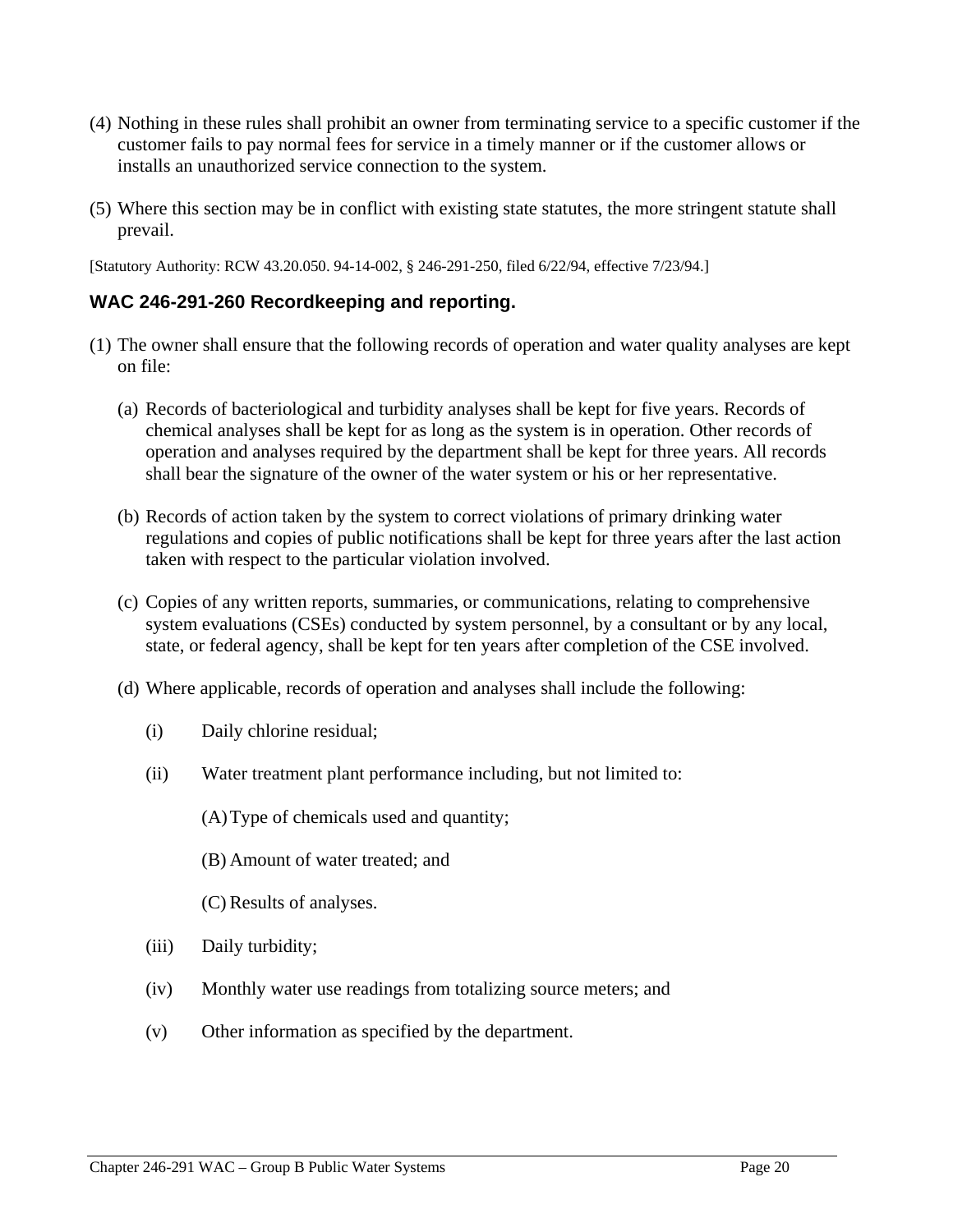- (2) Reporting.
	- (a) The owner shall ensure that reports required by this chapter, are submitted to the department when requested by the department or as otherwise required by this section, including tests, measurements, and analytic reports.
	- (b) Water facilities inventory and report form (WFI).
		- (i) Owners shall ensure the submittal of an updated WFI to the department every three years or as requested; and
		- (ii) The owner shall also ensure the submittal of an updated WFI to the department within thirty days of any change in name, number of connections, ownership, or responsibility for management of the water system.
	- (c) Bacteriological.
		- (i) The owner shall ensure that the department is notified of the presence of:
			- (A) Coliform in a sample, within ten days of notification by the laboratory; and
			- (B) Fecal coliform or E. coli in a sample, by the end of the business day in which the owner is notified by the laboratory or as soon as possible.
		- (ii) When a coliform MCL violation occurs, the owner shall ensure that the following notifications are made:
			- (A) Notification of the department before the end of the next business day when a coliform MCL is determined; and
			- (B) Notification of the water system users in accordance with WAC 246-291-360.
	- (d) Water use data shall be reported upon request of the department.

[Statutory Authority: RCW 43.20.050. 94-14-002, § 246-291-260, filed 6/22/94, effective 7/23/94.]

#### **WAC 246-291-270 Cross-connection control.**

- (1) Owners have the responsibility to protect public water systems from contamination due to crossconnections.
- (2) Cross-connections which can be eliminated shall be eliminated. The owner shall work cooperatively with local authorities to eliminate or control potential cross-connections in a manner acceptable to the department.
- (3) When an existing cross-connection poses a potential health or system hazard, the owner shall shut off water service to the premises until the cross-connection has been eliminated or controlled by the installation of a proper backflow prevention assembly.
- (4) Backflow prevention devices shall be approved by the department and tested in a manner prescribed by the department in WAC 246-290-490.

[Statutory Authority: RCW 43.20.050. 94-14-002, § 246-291-270, filed 6/22/94, effective 7/23/94.]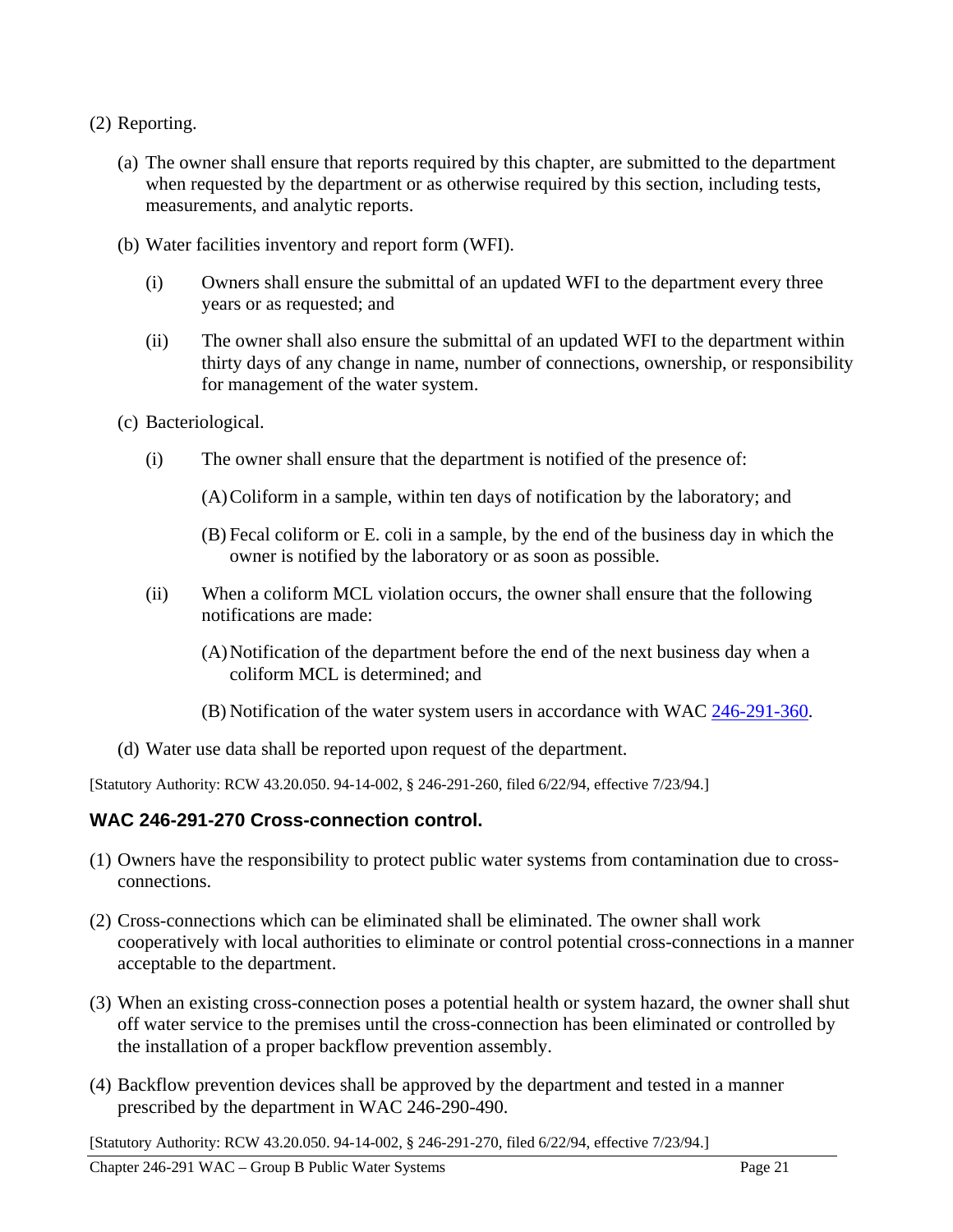## **Part 4. Water Quality**

#### **WAC 246-291-300 General monitoring requirements.**

- (1) The department may require additional monitoring when it determines contamination is present or suspected in the water system or when it determines the source may be vulnerable to contamination.
- (2) Special purpose samples shall not count toward fulfillment of the monitoring requirements of this chapter.
- (3) The owner shall ensure samples required by this chapter are collected, transported, and submitted for analysis according to department-approved methods. The analyses shall be performed by the state public health laboratory or another laboratory certified by the department. Qualified water utility, certified laboratory, or department personnel may conduct measurements for pH, temperature, residual disinfectant concentration and turbidity as required by this chapter, provided, these measurements are made in accordance with *Standard Methods*.
- (4) When one Group B water system sells water to another public water system and the cumulative number of services or population served meet the definition of a Group A system, the owner of the selling system shall ensure that source monitoring is conducted in accordance with the minimum requirements for Group A community systems found in chapter 246-290 WAC.

[Statutory Authority: RCW 43.20.050. 94-14-002, § 246-291-300, filed 6/22/94, effective 7/23/94.]

#### **WAC 246-291-310 General follow-up.**

- (1) If a water quality sample exceeds any MCLs listed in this chapter, the owner shall ensure notification of the department and take follow-up action as described in this chapter.
- (2) When a primary MCL violation occurs, the owner shall ensure that the following actions are taken:
	- (a) Notification of the department in accordance with WAC 246-291-260;
	- (b) Notification of the consumers served by the system in accordance with WAC 246-291-360;
	- (c) Determination of the cause of the contamination; and
	- (d) Other action as directed by the department.
- (3) When a secondary MCL violation occurs, the owner shall ensure that the department is notified and that action is taken as directed by the department.
- (4) The department shall determine the follow-up action when a substance not included in this chapter is detected.

[Statutory Authority: RCW 43.20.050. 94-14-002, § 246-291-310, filed 6/22/94, effective 7/23/94.]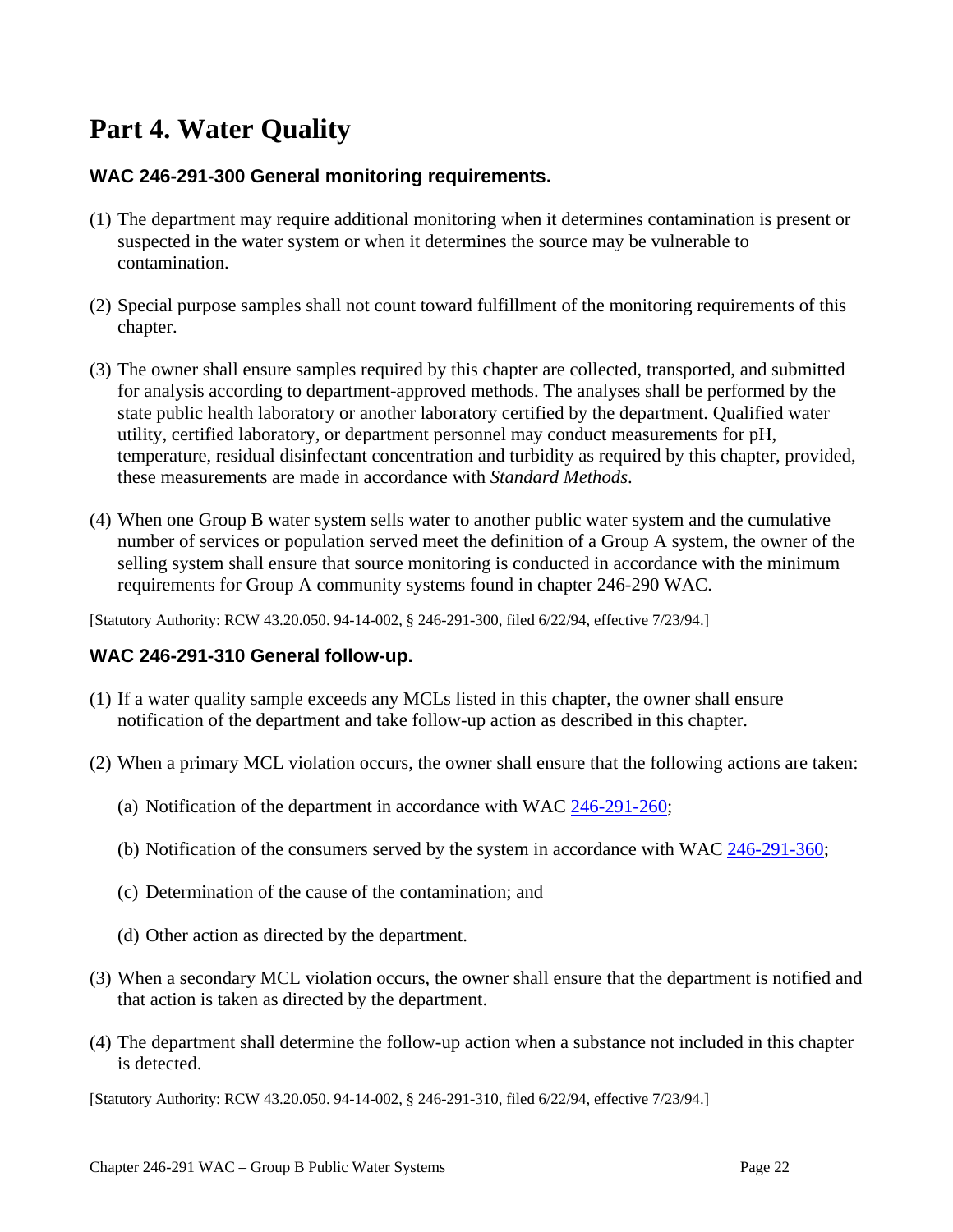#### **WAC 246-291-320 Bacteriological.**

- (1) Owners shall ensure the collection and submittal of a sample for coliform analysis at least once every twelve months from the furthest end of the distribution system or as directed by the department.
- (2) When coliform bacteria are present in any sample the owner shall ensure that:
	- (a) The sample is analyzed for fecal coliform or E. coli;
	- (b) The department is notified in accordance with WAC  $246-291-260$ ; and
	- (c) Further action is taken as directed by the department.

#### (3) MCLs.

- (a) MCLs under this subsection shall be considered primary standards.
- (b) An MCL violation for coliform bacteria occurs when a routine and repeat sample have coliform presence.
- (c) In determining MCL compliance, the owner shall:
	- (i) Include:
		- (A) Routine samples; and
		- (B) Repeat samples.
	- (ii) Not include:
		- (A) Invalidated samples; and
		- (B) Special purpose samples.

[Statutory Authority: RCW 43.20.050. 94-14-002, § 246-291-320, filed 6/22/94, effective 7/23/94.]

#### **WAC 246-291-330 Inorganic chemical and physical.**

- (1) Monitoring.
	- (a) A complete inorganic chemical and physical analysis shall consist of the primary and secondary chemical and physical standards.
		- (i) Primary chemical and physical standards are antimony, arsenic, barium, beryllium, cadmium, chromium, cyanide, fluoride, mercury, nickel, nitrate (as N), nitrite (as N), selenium, sodium, thallium, and turbidity.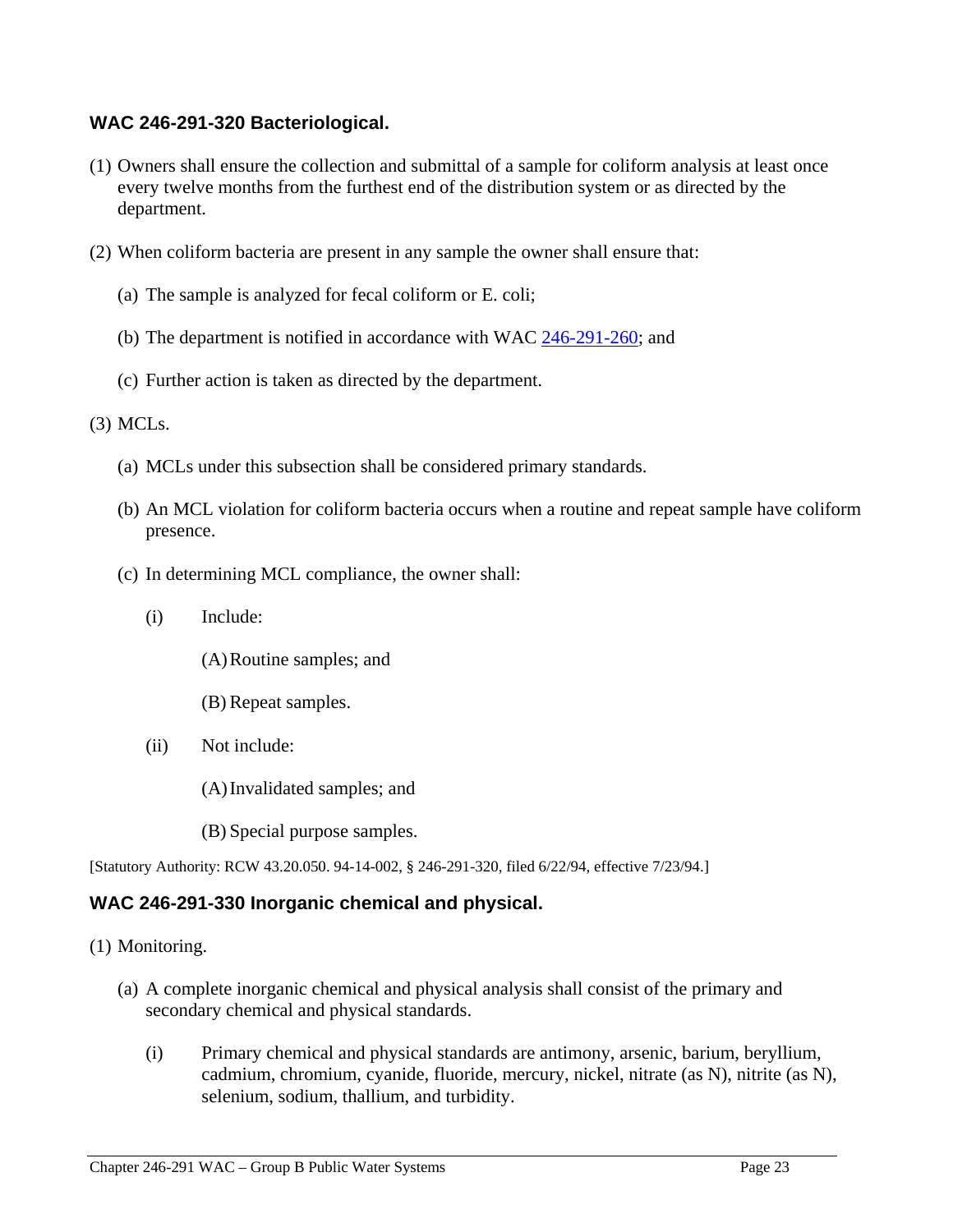(ii) Secondary chemical and physical standards are chloride, color, hardness, iron, manganese, silver, specific conductivity, sulfate\*, total dissolved solids\*, and zinc.

\*Required only when specific conductivity exceeds seven hundred micromhos/centimeter.

- (b) Samples taken for inorganic chemical analyses shall be collected at the source before treatment.
- (c) Owners shall ensure submittal of at least one initial complete analysis from each source or well field;
- (d) After the initial complete analysis, owners shall ensure submittal to the department of results of at least one nitrate sample analyzed from each source or well field every thirty-six months; and
- (e) When treatment is provided for one or more inorganic chemical or physical contaminants, samples shall be taken for the specific contaminant or contaminants before and after treatment. The department shall determine the frequency of sampling.
- (2) Follow-up. When an initial analysis of a substance exceeds the MCL, the owner shall ensure that at least one additional sample is immediately taken from the same sampling point and analyzed for any substance which exceeded the MCL. If the average of the samples exceeds the MCL, a violation is confirmed.
- (3) MCLs. The primary and secondary MCLs are listed in Tables 1 and 2

| Substance      | Primary MCLs (mg/L) |
|----------------|---------------------|
| Antimony       | 0.006               |
| Arsenic        | 0.05                |
| Barium         | 2.0                 |
| Beryllium      | 0.004               |
| Cadmium        | 0.005               |
| Chromium       | 0.1                 |
| Cyanide        | 0.2                 |
| Fluoride       | 4.0                 |
| Mercury        | 0.002               |
| Nickel         | 0.1                 |
| Nitrate (as N) | 10.0                |
| Nitrite (as N) | 1.0                 |
| Selenium (Se)  | 0.05                |
| Sodium (Na)    | *                   |
| Thallium       | 0.002               |
|                |                     |

#### Table 1 Inorganic Chemical Characteristics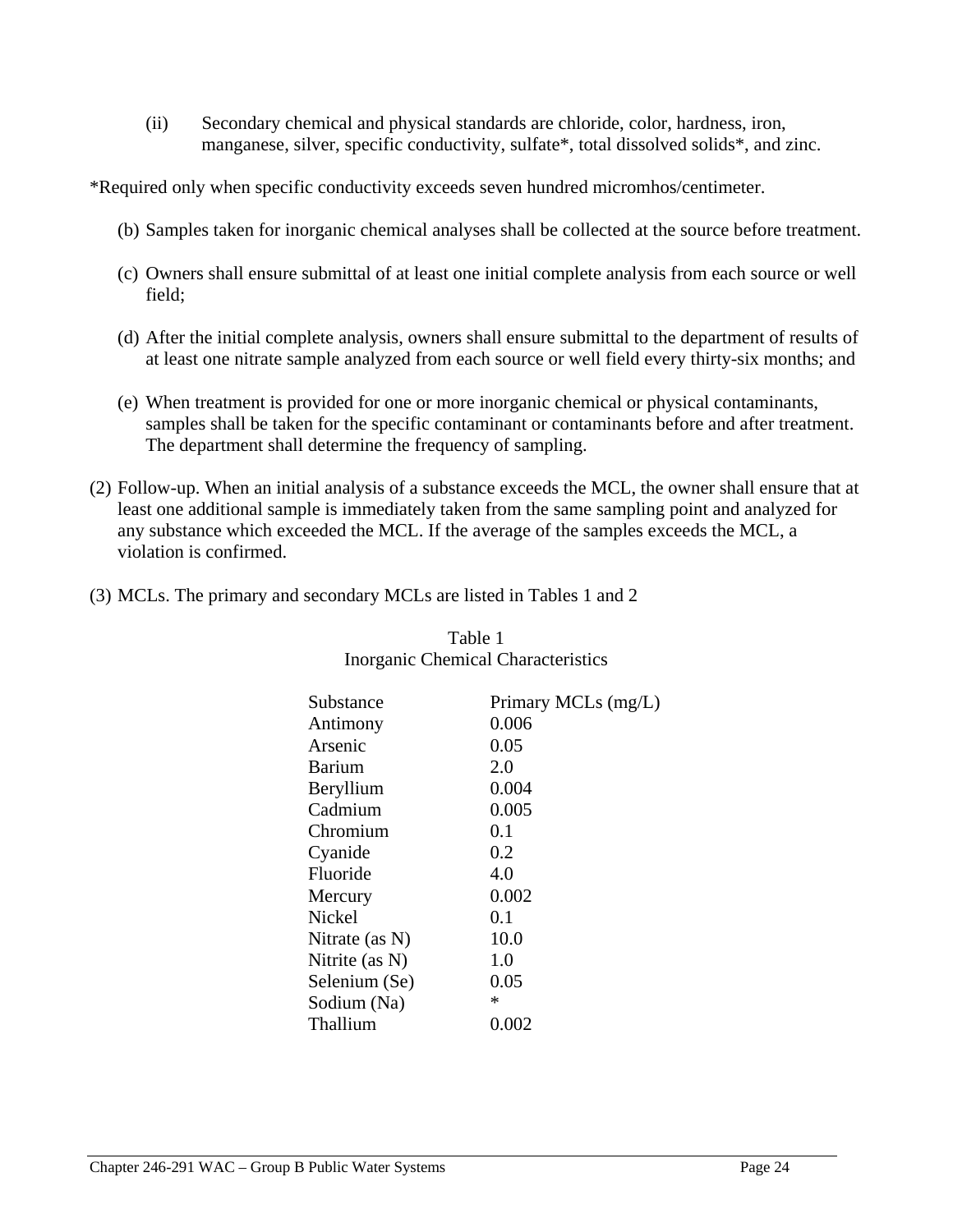| Substance                | Secondary MCLs (mg/L) |
|--------------------------|-----------------------|
| Chloride (Cl)            | 250.0                 |
| Fluoride (F)             | 2.0                   |
| Iron $(Fe)$              | 0.3                   |
| Manganese (Mn)           | 0.05                  |
| Silver $(Ag)$            | 0.1                   |
| Sulfate $(SO4)$          | 250.0                 |
| $\text{Zinc}(\text{Zn})$ | 5.0                   |

Note: Although the state board of health has not established an MCL for sodium, there is enough public health significance connected with sodium levels to require inclusion in inorganic chemical and physical monitoring.

Table 2

| <b>Physical Characteristics</b> |                    |  |
|---------------------------------|--------------------|--|
| Substance                       | Primary MCL        |  |
| Turbidity                       | <b>1-0 NTU</b>     |  |
| Substance                       | Secondary MCLs     |  |
| Color                           | 15 Color Units     |  |
| <b>Hardness</b>                 | None established   |  |
| Specific Conductivity           | 700 umhos/cm       |  |
| Total Dissolved Solids (TDS)    | $500 \text{ mg/L}$ |  |

[Statutory Authority: RCW 43.20.050. 94-14-002, § 246-291-330, filed 6/22/94, effective 7/23/94.]

#### **WAC 246-291-340 Turbidity.**

(1) The department shall determine monitoring requirements on a case-by-case basis. New surface water and GWI sources shall comply with applicable turbidity monitoring requirements in accordance with Part 6 of chapter 246-290 WAC.

#### (2) MCLs.

- (a) The department shall consider standards under this subsection primary standards.
- (b) The MCLs for turbidity are:
	- (i) 1.0 NTU, based on a monthly average of the maximum daily turbidity, where the maximum daily turbidity is defined as the average of the:
		- (A) Highest two hourly readings over a twenty-four-hour period when continuous monitoring is used; or
		- (B) Daily grab samples taken within one hour when daily monitoring is used.

The department may increase the MCL to 5.0 NTUs if the owner can show the source is within a controlled watershed and the source meets the requirements under WAC 246-291-110.

(ii) 5.0 NTUs based on an average of the maximum daily turbidity for two consecutive days.

[Statutory Authority: RCW 43.20.050. 94-14-002, § 246-291-340, filed 6/22/94, effective 7/23/94.]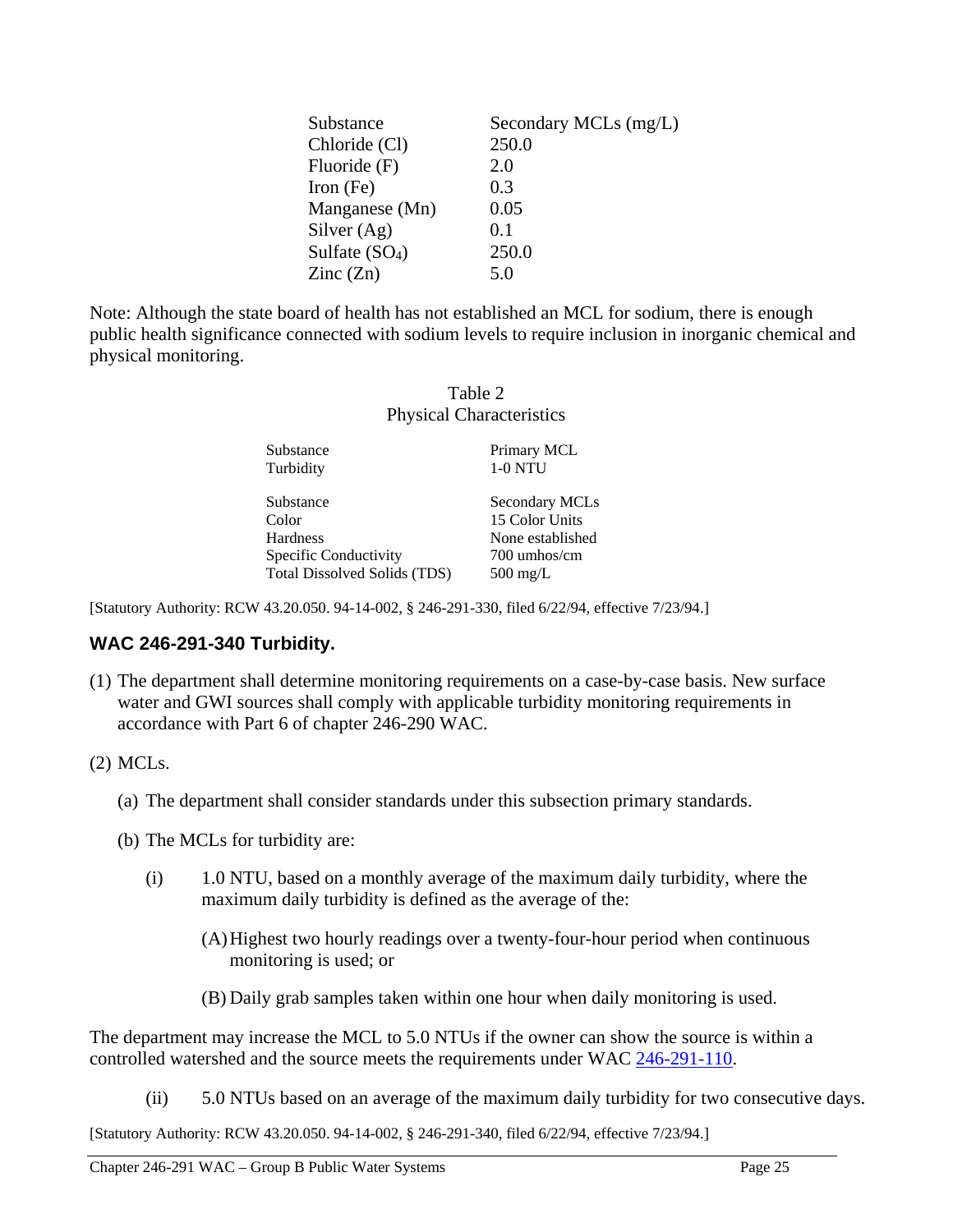#### **WAC 246-291-350 Other substances.**

- (1) In areas known or suspected of being contaminated with other substances of public health concern, the department may require that an owner submit water samples to test for the suspected contamination at a frequency determined by the department.
- (2) The department may require repeat samples for confirmation of results.
- (3) Any substance confirmed in a water system that does not have an MCL listed in this chapter shall be subject to the MCLs, state advisory levels (SALs) and other provisions found in chapter 246- 290 WAC.

[Statutory Authority: RCW 43.20.050. 94-14-002, § 246-291-350, filed 6/22/94, effective 7/23/94.]

#### **WAC 246-291-360 Public notification.**

- (1) Responsibility. Within fourteen days of the violation, the owner shall ensure that water system users are notified when the system has a violation of a primary MCL.
- (2) Content. Notices shall provide:
	- (a) A clear, concise, and simple explanation of the violation;
	- (b) Discussion of potential adverse health effects and any segments of the population that may be at higher risk;
	- (c) A list of steps the owner has taken or is planning to take to remedy the situation;
	- (d) A list of steps the consumer should take, including advice on seeking an alternative water supply if necessary;
	- (e) The owner's and manager's names and phone numbers; and
	- (f) When appropriate, notices shall be multilingual.

The owner may provide additional information to further explain the situation.

- (3) Distribution. Owners shall ensure that a written notice is distributed to all water system users within fourteen days of a violation unless otherwise directed by the department.
- (4) When circumstances dictate the owner give a broader or more immediate notice to protect public health, the department may require notification by whatever means necessary.
- (5) When a system is granted a waiver for reduction of water quality standards, the owner shall ensure that customers are notified. The owner shall provide a notice annually and send a copy to the department.

[Statutory Authority: RCW 43.20.050. 94-14-002, § 246-291-360, filed 6/22/94, effective 7/23/94.]